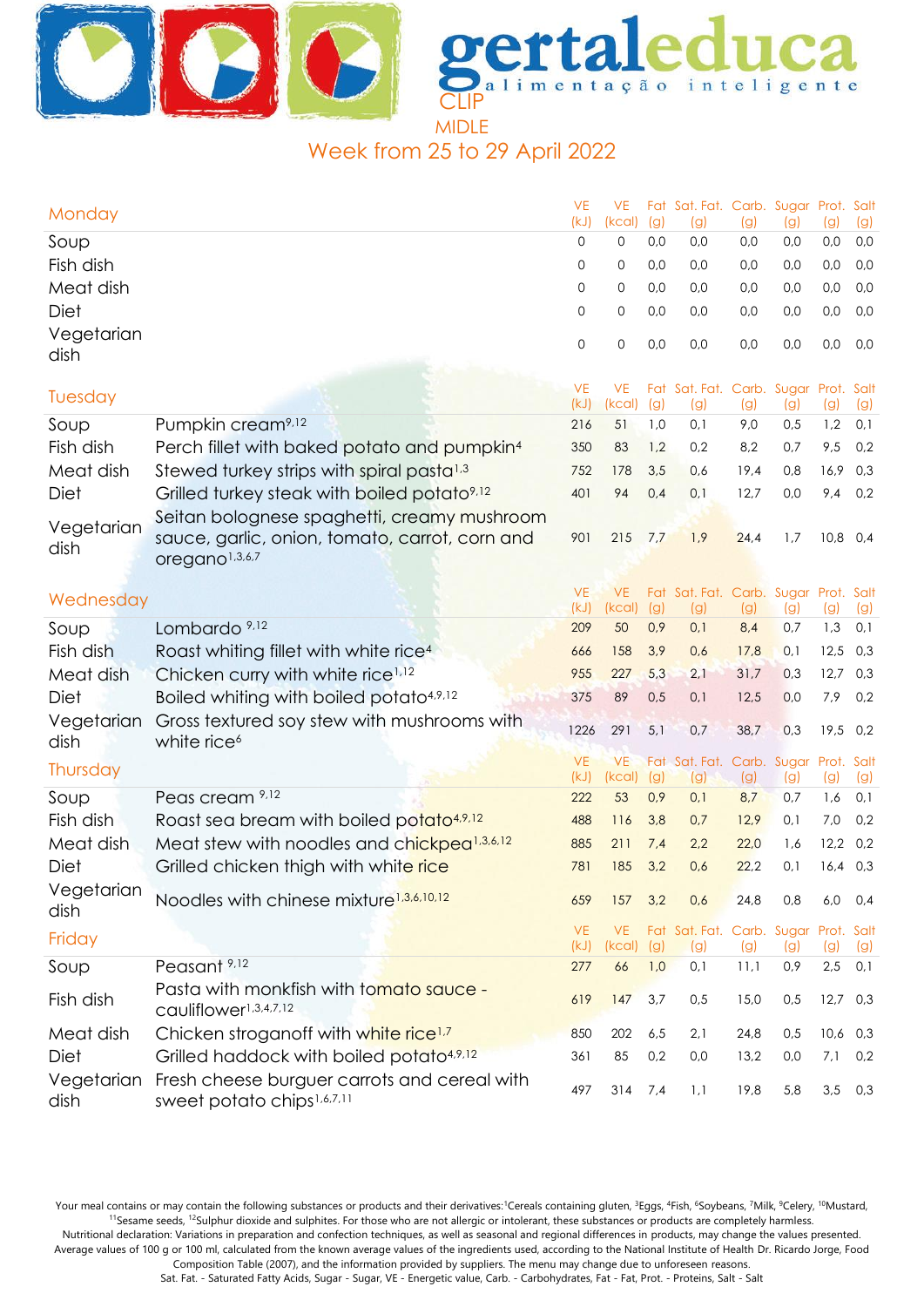



# Week from 2 to 6 May 2022

| Monday             |                                                                                                         | <b>VE</b><br>(kJ) | VE<br>(kcal)        | (g)        | Fat Sat. Fat. Carb. Sugar Prot. Salt<br>(g) | (g)        | (g)        | (g)        | (g)        |
|--------------------|---------------------------------------------------------------------------------------------------------|-------------------|---------------------|------------|---------------------------------------------|------------|------------|------------|------------|
| Soup               | Peas cream 9,12                                                                                         | 222               | 53                  | 0,9        | 0,1                                         | 8,7        | 0,7        | 1,6        | 0,1        |
| Fish dish          | Cod pasties with tomato rice <sup>1,2,3,4,5,6,7,8,9,10,11,12,14</sup>                                   | 878               | 429                 | 11,9       | 1,7                                         | 28,6       | 0,5        | 9,5        | 0,8        |
| Meat dish          | Minced beef chili                                                                                       | 1105              | 264                 | 9,9        | 3,0                                         | 27,2       | 0,3        | 16,5       | 0,2        |
| Diet               | Boiled beef with white rice                                                                             | 893               | 212                 | 6,6        | 2,4                                         | 22,5       | 0,1        | 15,3       | 0,2        |
| Vegetarian<br>dish | Vegetable curry with couscous and grated<br>$egg^{1,3,12}$                                              | 870               | 207                 | 7,8        | 2,7                                         | 23,2       | 1,5        | 9,2        | 0,3        |
| Tuesday            |                                                                                                         | <b>VE</b><br>(kJ) | VE.<br>(kcal)       | (g)        | Fat Sat. Fat. Carb. Sugar Prot. Salt<br>(g) | (g)        | (g)        | (g)        | (g)        |
| Soup               | Carrot cream <sup>9,12</sup>                                                                            | 211               | 50                  | 1,0        | 0,1                                         | 8,6        | 0,4        | 1,3        | 0,1        |
| Fish dish          | Salmon fillets on a bed of spinach with<br>farfalle <sup>1,4,9,10,11</sup>                              | 1092              | 260                 | 13,3       | 2,6                                         | 22,2       | 1,3        | 12,6       | 0,3        |
| Meat dish          | Roast chicken thigh with roast potatoes <sup>9,12</sup>                                                 | 471               | 112                 | 2,8        | 0,5                                         | 11,9       | 0,1        | 8,6        | 0,2        |
| Diet               | Grilled perch with white rice <sup>4</sup>                                                              | 687               | 163                 | 2,4        | 0,4                                         | 21,1       | 0,1        | 13,8       | 0,4        |
| Vegetarian<br>dish | Pumpkin feijoada (with red bean) with carrot<br>and thyme rice                                          | 989               | 235                 | 3,0        | 0,4                                         | 43,3       | 0,7        | 8,2        | 0,2        |
|                    |                                                                                                         | <b>VE</b>         | VE.                 |            | Fat Sat. Fat. Carb. Sugar Prot. Salt        |            |            |            |            |
| Wednesday          |                                                                                                         | (kJ)              | (kcal)              | (g)        | (g)                                         | (g)        | (g)        | (g)        | (g)        |
| Soup               | Vegetables cream <sup>9,12</sup>                                                                        | 205               | 49                  | 0,9        | 0,1                                         | 8,3        | 0,6        | 1,3        | 0,1        |
| Fish dish          | Grilled trout with roast potatoes <sup>4,9,12</sup>                                                     | 422               | 100                 | 1,9        | 0,3                                         | 12,9       | 0,0        | 7,1        | 0,1        |
| Meat dish          | Stewed pork steaks with white rice                                                                      | 721               | 171                 | 5,6        | 1,5                                         | 12,0       | 0,1        | 18,1       | 0,2        |
| Diet               | Grilled sea bass with boiled potato <sup>4,9,12</sup>                                                   | 434               | 103                 | 1,9        | 0,4                                         | 14,4       | 0,0        | 6,4        | 0,2        |
| Vegetarian<br>dish | Cheese, peppers, mushrooms and oregano<br>pizza <sup>1,7</sup>                                          | 626               | 149                 | 6,5        | 3,0                                         | 16,3       | 2,6        | 5,7        | 0,5        |
| Thursday           |                                                                                                         | <b>VE</b><br>(kJ) | <b>VE</b><br>(kcal) |            | Fat Sat. Fat. Carb. Sugar Prot. Salt        |            |            |            |            |
| Soup               | String beans 9,12                                                                                       | 213               | 50                  | (g)<br>0,9 | (g)<br>0,1                                  | (g)<br>8,6 | (g)<br>0,7 | (g)<br>1,3 | (g)<br>0,1 |
| Fish dish          | Roast sole fillets with white rice <sup>4</sup>                                                         | 693               | 164                 | 4,1        | 0,6                                         | 17,8       | 0,1        | 13,7       | 0,3        |
| Meat dish          | Roasted turkey thigh with honey and farfalle <sup>1,12</sup>                                            | 808               | 191                 | 3,5        | 0,8                                         | 22,1       | 3,1        | 16,7       | 0,3        |
| Diet               | Grilled turkey steak with white rice                                                                    | 766               | 181                 | 2,4        | 0,4                                         | 22,2       | 0,1        | $17,3$ 0,3 |            |
| dish               | Vegetarian Black beans burger with cheese, carrot and<br>roast potatoes <sup>1,3,6,7,8,9,11,12,13</sup> | 570               | 135                 | 3,2        | 0,8                                         | 20,6       | 0,6        | 5,2        | 0,2        |
| Friday             |                                                                                                         | <b>VE</b>         | <b>VE</b>           |            | Fat Sat. Fat. Carb. Sugar Prot. Salt        |            |            |            |            |
|                    |                                                                                                         | (kJ)              | (kcal)              | (g)        | (g)                                         | (g)        | (g)        | (g)        | (g)        |
| Soup               | Broccoli cream 9,12                                                                                     | 218               | 52                  | 1,0        | 0,1                                         | 8,8        | 0,5        | 1,3        | 0,1        |
| Fish dish          | Boiled whiting with boiled potato <sup>4,9,12</sup>                                                     | 375               | 89                  | 0,5        | 0,1                                         | 12,5       | 0,0        | 7,9        | 0,2        |
| Meat dish          | Stewed beef with roast potatoes <sup>9,12</sup>                                                         | 523               | 124                 | 4,5        | 1,3                                         | 12,0       | 0,1        | 7,9        | 0,1        |
| Diet               | Grilled chicken with white rice                                                                         | 767               | 182                 | 2,8        | 0,6                                         | 21,5       | 0,1        | $17,2$ 0,3 |            |
| Vegetarian<br>dish | Red pepper stuffed with vegetables, quinoa,<br>carrot, peas and cheese - tomato <sup>1,6,7,11</sup>     | 380               | 90                  | 2,7        | 0,6                                         | 11,8       | 3,0        | 3,5        | 0,2        |

Your meal contains or may contain the following substances or products and their derivatives:<sup>1</sup>Cereals containing gluten, <sup>2</sup>Crustaceans, <sup>3</sup>Eggs, <sup>4</sup>Fish, <sup>5</sup>Peanuts, <sup>6</sup>Soybeans, <sup>7</sup>Milk, 8Nuts, <sup>9</sup>Celery, <sup>10</sup>Mustard, <sup>11</sup>Sesame seeds, <sup>12</sup>Sulphur dioxide and sulphites, <sup>13</sup>Lupin, <sup>14</sup>Molluscs. For those who are not allergic or intolerant, these substances or products are completely harmless.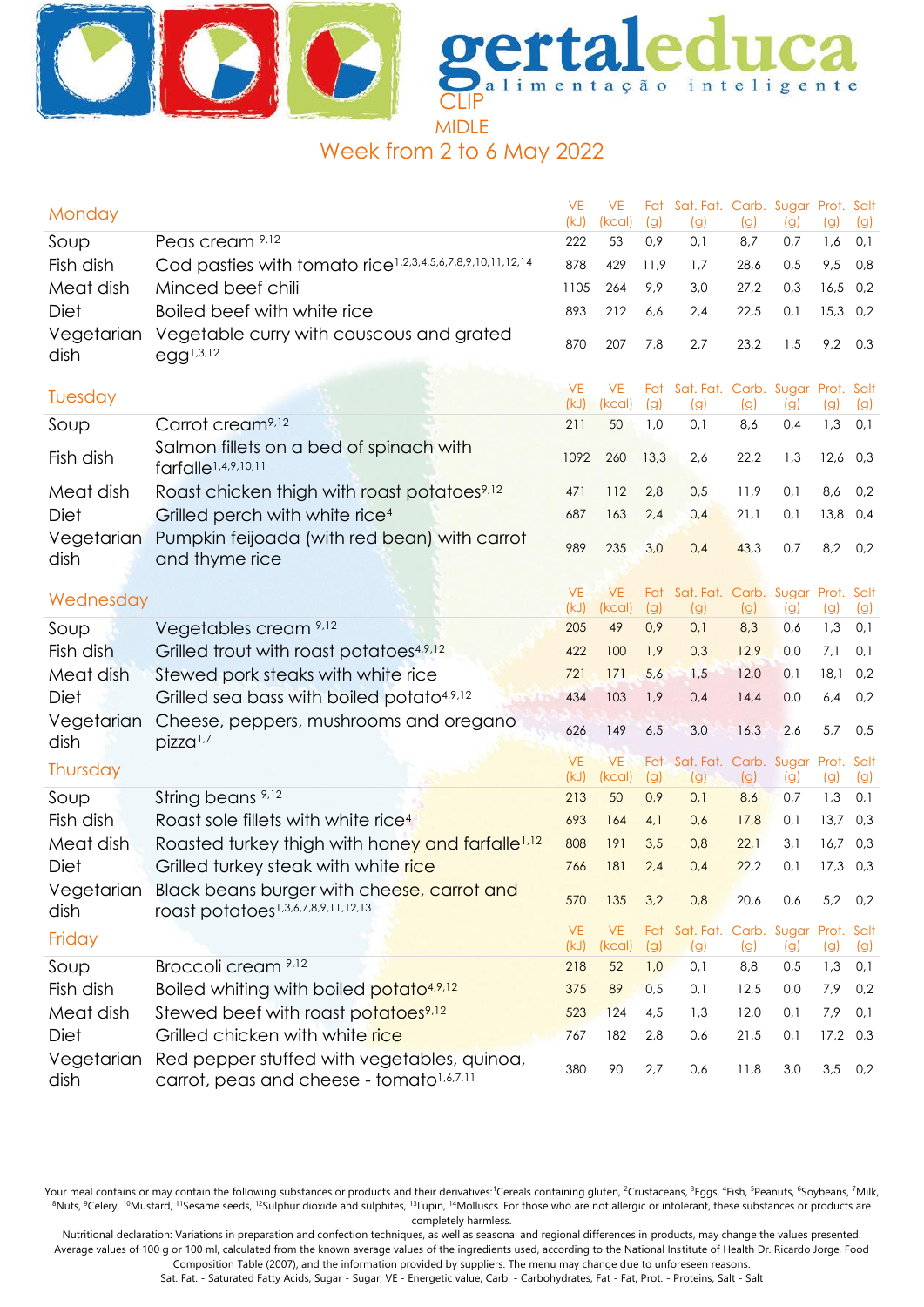



## Week from 9 to 13 May 2022

| Monday             |                                                                                                                           | <b>VE</b><br>(kJ) | VE<br>(kcal)        | (g)        | Fat Sat. Fat. Carb. Sugar Prot. Salt<br>(g) | (g)  | (g) | (g)        | (g) |
|--------------------|---------------------------------------------------------------------------------------------------------------------------|-------------------|---------------------|------------|---------------------------------------------|------|-----|------------|-----|
| Soup               | Peasant <sup>9,12</sup>                                                                                                   | 277               | 66                  | 1,0        | 0,1                                         | 11,1 | 0,9 | 2,5        | 0,1 |
| Fish dish          | Roast whiting fillets with garlic and herbs sauce<br>and potato salad and boiled<br>macedonia <sup>1,3,4,9,10,11,12</sup> | 414               | 224                 | 5,5        | 0,9                                         | 10,4 | 0,0 | 8,9        | 0,3 |
| Meat dish          | Turkey stroganoff with peas rice <sup>1,7</sup>                                                                           | 696               | 165                 | 4,6        | 1,5                                         | 17,4 | 0,4 | 13,0 0,2   |     |
| Diet               | Grilled turkey with boiled potato and<br>cauliflower <sup>9,12</sup>                                                      | 389               | 92                  | 0,4        | 0,1                                         | 12,3 | 0,1 | 9,1        | 0,2 |
| Vegetarian<br>dish | Pumpkin cumble with apple, honey - scented<br>chickpeas <sup>1</sup>                                                      | 654               | 156                 | 3,7        | 0,5                                         | 23,5 | 7,6 | 5,1        | 0,3 |
| Tuesday            |                                                                                                                           | <b>VE</b><br>(kJ) | <b>VE</b><br>(kcal) | Fat<br>(g) | Sat. Fat. Carb. Sugar Prot. Salt<br>(g)     | (g)  | (g) | (g)        | (g) |
| Soup               | Macedonian 9,12                                                                                                           | 212               | 50                  | 0,9        | 0,1                                         | 8,6  | 0,6 | 1,3        | 0,1 |
| Fish dish          | Stewed perch fillet with tomato sauce and<br>carrot rice4,7,12                                                            | 654               | 156                 | 4,9        | 0,7                                         | 16,3 | 0,5 | $11,1$ 0,3 |     |
| Meat dish          | Beef lasagna <sup>1,3,6,7,12</sup>                                                                                        | 1072              | 260                 | 11,9       | 4,7                                         | 22,5 | 0,9 | $14,4$ 0,3 |     |
| Diet               | Grilled perch fillet with boiled potato and<br>vegetables4,9,12                                                           | 352               | 83                  | 0,5        | 0,1                                         | 11,8 | 0,3 | 7,3        | 0,2 |
| Vegetarian<br>dish | Zucchini lasagna <sup>1,3,6,7</sup>                                                                                       | 939               | 230                 | 6,8        | 2,9                                         | 33,2 | 1,7 | 8,8        | 0,4 |
| Wednesday          |                                                                                                                           | <b>VE</b><br>(kJ) | VE.<br>(kcal)       | Fat<br>(g) | Sat. Fat. Carb. Sugar Prot. Salt<br>(g)     | (g)  | (g) | (g)        | (g) |
| Soup               | Leek cream <sup>9,12</sup>                                                                                                | 216               | 51                  | 1,0        | 0,1                                         | 8,8  | 0,4 | 1,3        | 0,1 |
| Fish dish          | Roast fresh cod fillet with roast potatoes <sup>4,9,12</sup>                                                              | 422               | 100                 | 2,4        | 0,4                                         | 12,2 | 0,1 | 6,8        | 0,2 |
| Meat dish          | Roast pork with saffron rice <sup>12</sup>                                                                                | 949               | 227                 | 11,1       | 3,2                                         | 16,6 | 0,2 | 13,7       | 0,3 |
| Diet               | Grilled chicken thigh with penne pasta <sup>1,6</sup>                                                                     | 768               | 181                 | 2,3        | 0,7                                         | 21,2 | 1,2 | 18,9       | 0,4 |
| Vegetarian<br>dish | Seitan steaks with soy cream, peas, mushrooms<br>and penne pasta <sup>1,3,5,6,9,10,12</sup>                               | 782               | 186                 | 5,0        | 1,0                                         | 23,2 | 1,9 | $11,2$ 0,6 |     |
| Thursday           |                                                                                                                           | <b>VE</b><br>(kJ) | VE.<br>(kcal)       | (g)        | Fat Sat. Fat. Carb. Sugar Prot. Salt<br>(g) | (g)  | (g) | (g)        | (g) |
| Soup               | Caldo verde (typical portuguese cabbage<br>soup) 1,6,9,12                                                                 | 257               | 61                  | 1,9        | 0,5                                         | 8,6  | 0,2 | 1,9        | 0,2 |
| Fish dish          | Trout stuffed with bacon with carrot rice <sup>1,4,6,7</sup>                                                              | 818               | 195                 | 6,4        | 1,4                                         | 22,9 | 0,6 | $10,8$ 0,5 |     |
| Meat dish          | Roast chicken thigh with roast potatoes <sup>9,12</sup>                                                                   | 471               | 112                 | 2,8        | 0,5                                         | 11,9 | 0,1 | 8,6        | 0,2 |
| Diet               | Grilled sea bream with white rice and boiled<br>vegetables <sup>4</sup>                                                   | 843               | 201                 | 6,6        | 1,3                                         | 22,4 | 0,6 | $12,3$ 0,4 |     |
| Vegetarian<br>dish | Chickpea meatballs with spaghetti and tomato<br>squce <sup>1,3,7,12</sup>                                                 | 1357              | 322                 | 7,8        | 1,1                                         | 48,9 | 2,5 | $11,1$ 0,2 |     |
| Friday             |                                                                                                                           | <b>VE</b><br>(kJ) | VE.<br>(kcal)       | Fat<br>(g) | Sat. Fat. Carb. Sugar Prot. Salt<br>(g)     | (g)  | (g) | (g)        | (g) |
| Soup               | Vegetables cream 9,12                                                                                                     | 205               | 49                  | 0,9        | 0,1                                         | 8,3  | 0,6 | 1,3        | 0,1 |
| Fish dish          | Salmon pie - lettuce <sup>3,4,7,12</sup>                                                                                  | 696               | 167                 | 11,5       | 2,2                                         | 7,0  | 0,3 | 8,4        | 0,1 |
| Meat dish          | Stewed beef with spaghetti <sup>1,3,12</sup>                                                                              | 811               | 193                 | 6,8        | 2,2                                         | 17,5 | 0,8 | 14,1       | 0,2 |
| Diet               | Boiled beef with boiled potato <sup>9,12</sup>                                                                            | 461               | 109                 | 2,5        | 1,1                                         | 12,8 | 0,0 | 8,3        | 0,1 |
| Vegetarian<br>dish | Cheese muffin <sup>1,3,7</sup>                                                                                            | 864               | 206                 | 7,2        | 3,6                                         | 24,3 | 4,8 | $11,4$ 1,1 |     |

Your meal contains or may contain the following substances or products and their derivatives:<sup>1</sup>Cereals containing gluten, <sup>3</sup>Eggs, <sup>4</sup>Fish, <sup>5</sup>Peanuts, <sup>6</sup>Soybeans, 7Milk, <sup>9</sup>Celery, <sup>10</sup>Mustard, <sup>11</sup>Sesame seeds, <sup>12</sup>Sulphur dioxide and sulphites. For those who are not allergic or intolerant, these substances or products are completely harmless. Nutritional declaration: Variations in preparation and confection techniques, as well as seasonal and regional differences in products, may change the values presented. Average values of 100 g or 100 ml, calculated from the known average values of the ingredients used, according to the National Institute of Health Dr. Ricardo Jorge, Food Composition Table (2007), and the information provided by suppliers. The menu may change due to unforeseen reasons.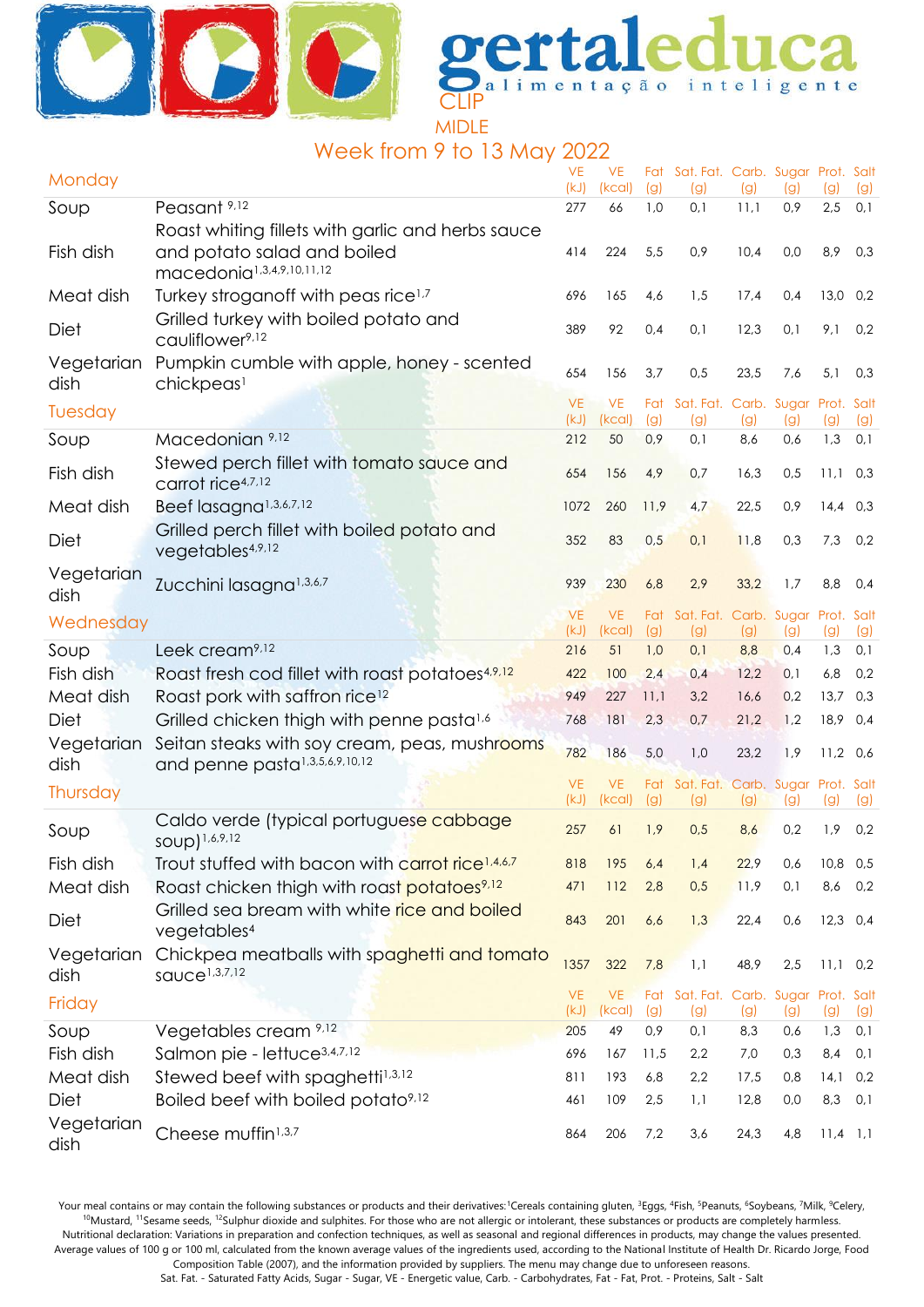



Week from 16 to 20 May 2022

| Monday             |                                                                                                           | <b>VE</b><br>(kJ) | <b>VE</b><br>(kcal) | (g)  | Fat Sat. Fat. Carb. Sugar Prot. Salt<br>(g) | (g)  | (g) | (g)               | (g) |
|--------------------|-----------------------------------------------------------------------------------------------------------|-------------------|---------------------|------|---------------------------------------------|------|-----|-------------------|-----|
| Soup               | Pumpkin cream 9,12                                                                                        | 216               | 51                  | 1,0  | 0,1                                         | 9,0  | 0,5 | 1,2               | 0,1 |
| Fish dish          | Tuna lasagna <sup>1,3,4,6,7</sup>                                                                         | 1089              | 264                 | 11,0 | 3,3                                         | 25,8 | 0,9 | 14,9              | 1,0 |
| Meat dish          | Chicken pie with peas rice <sup>1,2,3,4,5,6,7,8,9,10,11,12,13,14</sup>                                    | 1241              | 296                 | 17,7 | 9,1                                         | 33,3 | 0,1 | 7,5               | 1,2 |
| Diet               | Grilled whiting with boiled potato <sup>4,9,12</sup>                                                      | 373               | 88                  | 0,5  | 0,1                                         | 12,4 | 0,0 | 7,9               | 0,2 |
| Vegetarian<br>dish | Mushroom goulash <sup>7,9,12</sup>                                                                        | 452               | 108                 | 3,7  | 0,5                                         | 15,6 | 0,4 | 2,2               | 0,2 |
| Tuesday            |                                                                                                           | <b>VE</b><br>(kJ) | <b>VE</b><br>(kcal) | (g)  | Fat Sat. Fat. Carb. Sugar Prot. Salt<br>(g) | (g)  | (g) | (g)               | (g) |
| Soup               | Carrot and cauliflower <sup>9,12</sup>                                                                    | 209               | 50                  | 0,9  | 0,1                                         | 8,4  | 0,9 | 1,3               | 0,1 |
| Fish dish          | Stewed whiting with white rice <sup>4</sup>                                                               | 712               | 169                 | 4,2  | 0,7                                         | 19,9 | 0,2 | 12,7              | 0,3 |
| Meat dish          | Meat stew (pork and chicken)                                                                              | 483               | 115                 | 4,0  | 1,0                                         | 11,1 | 1,0 | 8,0               | 0,1 |
| Diet               | Grilled chicken thigh with white rice                                                                     | 781               | 185                 | 3,2  | 0,6                                         | 22,2 | 0,1 | 16,4              | 0,3 |
| Vegetarian<br>dish | Tofu with corn bread crust, peas and roast<br>potatoe <sup>1,6,9,12</sup>                                 | 489               | 116                 | 3,5  | 0,6                                         | 15,7 | 0,1 | 4,4               | 0,3 |
|                    |                                                                                                           | <b>VE</b>         | <b>VE</b>           | Fat  | Sat. Fat. Carb. Sugar Prot. Salt            |      |     |                   |     |
| Wednesday          |                                                                                                           | (kJ)              | (kcal)              | (g)  | (g)                                         | (g)  | (g) | (g)               | (g) |
| Soup               | Cabbage <sup>9,12</sup>                                                                                   | 212               | 50                  | 0,9  | 0,1                                         | 8,5  | 0,8 | 1,3               | 0,1 |
| Fish dish          | Roast sea bass with roast vegetables and roast<br>potatoes4,9,12                                          | 474               | 113                 | 4,7  | 0,8                                         | 11,8 | 0,5 | 5,2               | 0,2 |
| Meat dish          | Stewed turkey thigh with herbs sauce and<br>farfalle <sup>1,9,10,11</sup>                                 | 850               | 202                 | 9,0  | 2,4                                         | 15,3 | 1,1 | 15,0              | 0,4 |
| Diet               | Grilled sea bass with potato <sup>4</sup>                                                                 | 514               | 122                 | 4,5  | 0,9                                         | 12,2 | 0,8 | 7,8               | 0,2 |
| Vegetarian<br>dish | Vegetable pasta stewed (courgette, carrot,<br>eggplant, peppers and mushrooms) with<br>tomato pesto 1,3,8 | 723               | 172                 | 4,1  | 0,6                                         | 27,7 | 4,3 | 5,6               | 0,6 |
|                    |                                                                                                           |                   |                     |      |                                             |      |     |                   |     |
| Thursday           |                                                                                                           | <b>VE</b><br>(kJ) | <b>VE</b><br>(kcal) | (g)  | Fat Sat. Fat. Carb. Sugar Prot. Salt<br>(g) | (g)  | (g) | $\left( 9\right)$ | (g) |
| Soup               | Spinach <sup>9,12</sup>                                                                                   | 208               | 49                  | 1,0  | 0,1                                         | 8,2  | 0,7 | 1,4               | 0,1 |
| Fish dish          | Roast sole with peas rice - tomato <sup>1,3,4</sup>                                                       | 738               | 393                 | 8,5  | 1,4                                         | 25,7 | 0,2 | 11,5              | 0,3 |
| Meat dish          | Roast pork with white rice                                                                                | 1033              | 246                 | 11,8 | 3,4                                         | 20,3 | 0,1 | $14,3$ 0,3        |     |
| Diet               | Grilled turkey steak with white rice                                                                      | 766               | 181                 | 2,4  | 0,4                                         | 22,2 | 0,1 | $17,3$ 0,3        |     |
| Vegetarian<br>dish | Roast potatoes with mushrooms, zucchini,<br>courgette, egg slice and sweet herbs <sup>3</sup>             | 458               | 109                 | 4,4  | 1,0                                         | 10,7 | 0,7 | 6,0               | 0,2 |
| Friday             |                                                                                                           | <b>VE</b><br>(kJ) | <b>VE</b><br>(kcal) | (g)  | Fat Sat. Fat. Carb. Sugar Prot. Salt<br>(g) | (g)  | (g) | $\left( 9\right)$ | (g) |
| Soup               | Lentils cream <sup>1,6,9,10,11,12</sup>                                                                   | 324               | 77                  | 1,0  | 0,1                                         | 12,8 | 0,5 | 3,3               | 0,1 |
| Fish dish          | Cod gratin with cream <sup>1,4,5,6,7,9,10,11</sup>                                                        | 675               | 162                 | 7,7  | 1,9                                         | 15,3 | 0,3 | 7,6               | 1,1 |
| Meat dish          | Stewed beef with fusilli pasta <sup>1,3,12</sup>                                                          | 840               | 200                 | 7,1  | 2,3                                         | 18,1 | 0,8 | $14,6$ 0,2        |     |
| Diet               | Boiled fresh cod with potatoes sautés <sup>4,9,12</sup>                                                   | 401               | 95                  | 1,3  | 0,2                                         | 12,7 | 0,0 | 7,4               | 0,2 |
| Vegetarian<br>dish | Grain and pumpkin curry with tomato and milk<br>base <sup>7,12</sup>                                      | 995               | 238                 | 11,5 | 3,3                                         | 22,6 | 2,2 | 8,2               | 0,3 |

Your meal contains or may contain the following substances or products and their derivatives:<sup>1</sup>Cereals containing gluten, <sup>2</sup>Crustaceans, <sup>3</sup>Eggs, <sup>4</sup>Fish, <sup>5</sup>Peanuts, <sup>6</sup>Soybeans, <sup>7</sup>Milk, <sup>8</sup>Nuts, <sup>9</sup>Celery, <sup>10</sup>Mustard, <sup>11</sup>Sesame seeds, <sup>12</sup>Sulphur dioxide and sulphites, <sup>13</sup>Lupin, <sup>14</sup>Molluscs. For those who are not allergic or intolerant, these substances or products are completely harmless.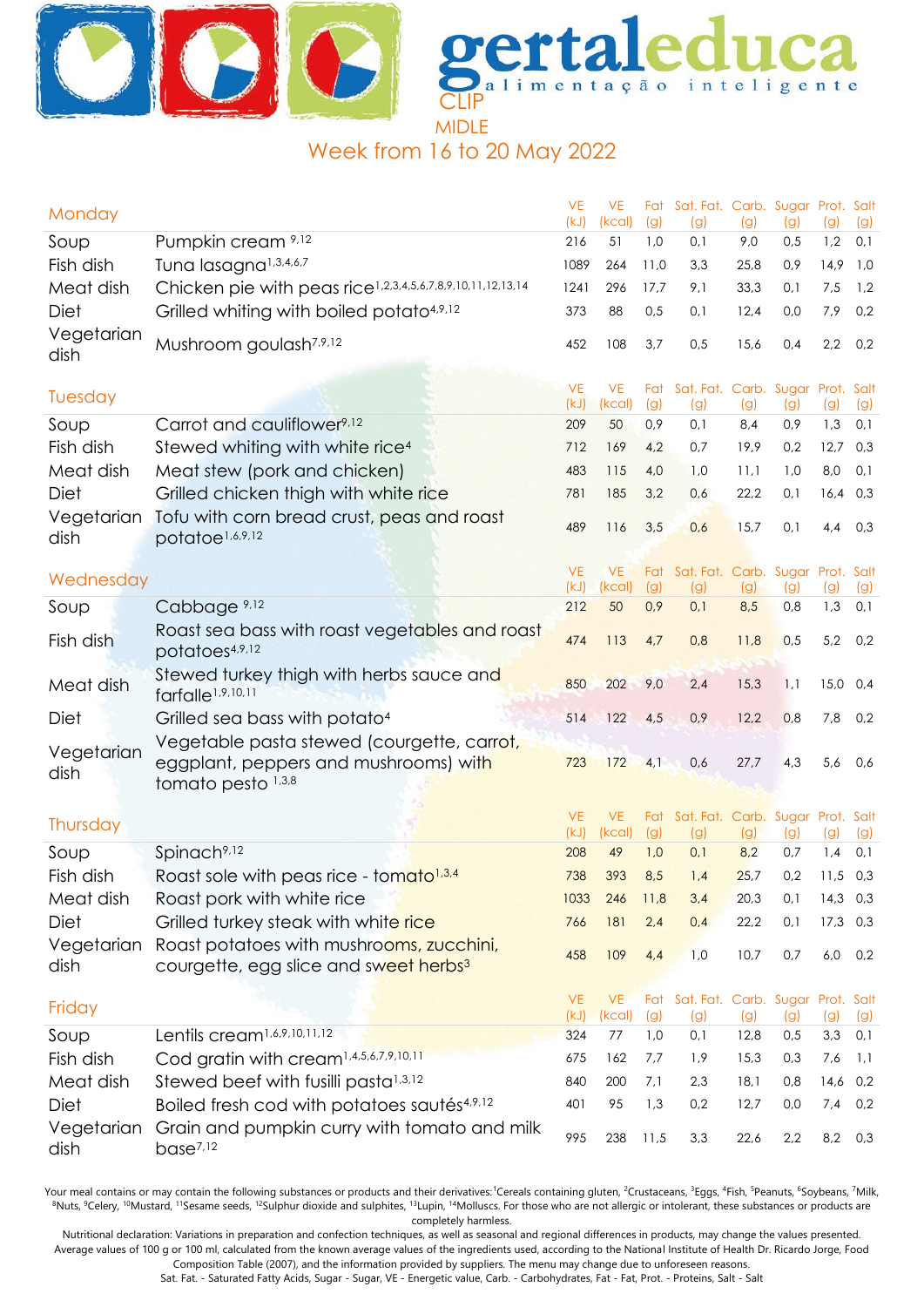



Week from 23 to 27 May 2022

| Monday             |                                                                                                      | <b>VE</b><br>(kJ) | <b>VE</b><br>(kcal) | (g)        | Fat Sat. Fat. Carb. Sugar Prot. Salt<br>(g) | (g)  | (g)  | (g)               | (g) |
|--------------------|------------------------------------------------------------------------------------------------------|-------------------|---------------------|------------|---------------------------------------------|------|------|-------------------|-----|
| Soup               | Vegetables cream 9,12                                                                                | 205               | 49                  | 0,9        | 0,1                                         | 8,3  | 0,6  | 1,3               | 0,1 |
| Fish dish          | Grilled salmon loins with roast potatoes <sup>4,9,12</sup>                                           | 679               | 162                 | 9,2        | 1,7                                         | 11,7 | 0,0  | 7,5               | 0,1 |
| Meat dish          | Croquettes with pumpkin rice <sup>1,2,3,4,5,6,7,8,9,10,11,12,14</sup>                                | 983               | 459                 | 13,0       | 3,8                                         | 34,7 | 1,0  | 7,6               | 1,0 |
| Diet               | Grilled chicken with boiled potato <sup>9,12</sup>                                                   | 407               | 96                  | 0,7        | 0,2                                         | 12,5 | 0,0  | 9,4               | 0,2 |
| Vegetarian<br>dish | Couscous with carrot, peas and string beans,<br>boiled egg with raisins and raisins <sup>1,3,8</sup> | 716               | 171                 | 5,8        | 1,4                                         | 20,8 | 10,6 | 8,6               | 0,4 |
| Tuesday            |                                                                                                      | <b>VE</b><br>(kJ) | <b>VE</b><br>(kcal) | (g)        | Fat Sat. Fat. Carb. Sugar Prot. Salt<br>(g) | (g)  | (g)  | (g)               | (g) |
| Soup               | Turnip <sup>9,12</sup>                                                                               | 210               | 50                  | 0,9        | 0,1                                         | 8,5  | 0,7  | 1,3               | 0,1 |
| Fish dish          | Stewed whiting with farfalle <sup>1,4</sup>                                                          | 698               | 166                 | 3,4        | 0,7                                         | 19,0 | 1,1  | $14,6$ 0,3        |     |
| Meat dish          | Roast chicken breast with spaghetti and<br>$C$ arrot <sup>1,3</sup>                                  | 763               | 181                 | 2,8        | 0,5                                         | 22,4 | 1,3  | 15,7 0,3          |     |
| Diet               | Boiled whiting with white rice <sup>4</sup>                                                          | 702               | 166                 | 2,5        | 0,4                                         | 21,4 | 0,1  | $14,2$ 0,3        |     |
| Vegetarian<br>dish | Pizza primavera (tomato sauce, cheese, red<br>pepper, corn and onion) <sup>1,6,7</sup>               | 832               | 198                 | 7,0        | 3,4                                         | 25,4 | 4,1  | 7,6               | 1,0 |
|                    |                                                                                                      | <b>VE</b>         | <b>VE</b>           | Fat        | Sat. Fat. Carb. Sugar                       |      |      | Prot. Salt        |     |
| Wednesday          |                                                                                                      | (kJ)              | (kcal)              | (g)        | (g)                                         | (g)  | (g)  | (g)               | (g) |
| Soup               | Chickpea and savoy cabbage <sup>9,12</sup>                                                           | 295               | 70                  | 1,2        | 0,2                                         | 11,4 | 0,9  | 2,4               | 0,1 |
| Fish dish          | Roast mackerel with aromatic herbs and roast<br>potatoes and carrot4,9,12                            | 407               | 97                  | 3,0        | 0,5                                         | 10,5 | 0,8  | 6,3               | 0,2 |
| Meat dish          | Grilled chop with black beans with rice <sup>6,12</sup>                                              | 1144              | 275                 | 21,2       | 4,1                                         | 12,4 | 0,4  | 8,2               | 0,2 |
| Diet               | Grilled turkey steaks with farfalle <sup>1</sup>                                                     | 752               | 177                 | 1,4        | 0,5                                         | 21,2 | 1,2  | 19,9              | 0,3 |
| Vegetarian<br>dish | Brás vegetables <sup>1,3,5,6,7,8,9,10,12</sup>                                                       | 1209              | 289                 | 13,6       | 4,5                                         | 29,0 | 0,6  | 8,7               | 0,5 |
|                    |                                                                                                      | <b>VE</b>         |                     |            |                                             |      |      |                   |     |
| Thursday           |                                                                                                      | (kJ)              | <b>VE</b><br>(kcal) | Fat<br>(g) | Sat. Fat. Carb. Sugar Prot. Salt<br>(g)     | (g)  | (g)  | $\left( 9\right)$ | (g) |
| Soup               | Chicken <sup>1,3</sup>                                                                               | 268               | 63                  | 0,4        | 0,1                                         | 9,5  | 0,0  | 5,0               | 0,2 |
| Fish dish          | Blue shark curry with vegetables rice <sup>1,4,12</sup>                                              | 753               | 178                 | 3,0        | 0,9                                         | 26,4 | 0,5  | 10,4              | 0,2 |
| Meat dish          | Roast chicken with roast potatoes <sup>9,12</sup>                                                    | 469               | 111                 | 2,8        | 0,5                                         | 11,8 | 0,1  | 8,6               | 0,2 |
| Diet               | Grilled haddock with white rice <sup>4</sup>                                                         | 714               | 169                 | 2,0        | 0,3                                         | 24,0 | 0,1  | $13,3$ 0,3        |     |
| Vegetarian<br>dish | Vegetarian chilli (with fine soy) <sup>6,9,10,11</sup>                                               | 987               | 234                 | 2,7        | 0,3                                         | 36,0 | 0,5  | $15,7$ 0,1        |     |
| Friday             |                                                                                                      | <b>VE</b><br>(kJ) | VE.<br>(kcal)       | (g)        | Fat Sat. Fat. Carb. Sugar Prot. Salt<br>(g) | (g)  | (g)  | (g)               | (g) |
| Soup               | Carrot cream 9,12                                                                                    | 211               | 50                  | 1,0        | 0,1                                         | 8,6  | 0,4  | 1,3               | 0,1 |
| Fish dish          | Grilled swordfish with potatoes sautés and<br>aromatic herbs <sup>4,9,12</sup>                       | 412               | 98                  | 2,1        | 0,3                                         | 12,1 | 0,0  | 7,0               | 0,2 |
| Meat dish          | Stewed beef with vegetables rice <sup>12</sup>                                                       | 748               | 178                 | 6,5        | 2,0                                         | 17,1 | 0,6  | $11,6$ 0,1        |     |
| Diet               | Boiled beef with boiled potato <sup>9,12</sup>                                                       | 461               | 109                 | 2,5        | 1,1                                         | 12,8 | 0,0  | 8,3               | 0,1 |
| Vegetarian<br>dish | Pumpkin gnocchi <sup>1,7</sup>                                                                       | 796               | 190                 | 8,1        | 2,4                                         | 23,6 | 0,9  | 5,4               | 0,4 |

Your meal contains or may contain the following substances or products and their derivatives:<sup>1</sup>Cereals containing gluten, <sup>2</sup>Crustaceans, <sup>3</sup>Eggs, <sup>4</sup>Fish, <sup>5</sup>Peanuts, <sup>6</sup>Soybeans, <sup>7</sup>Milk, <sup>8</sup>Nuts, <sup>9</sup>Celery, <sup>10</sup>Mustard, <sup>11</sup>Sesame seeds, <sup>12</sup>Sulphur dioxide and sulphites, <sup>14</sup>Molluscs. For those who are not allergic or intolerant, these substances or products are completely harmless.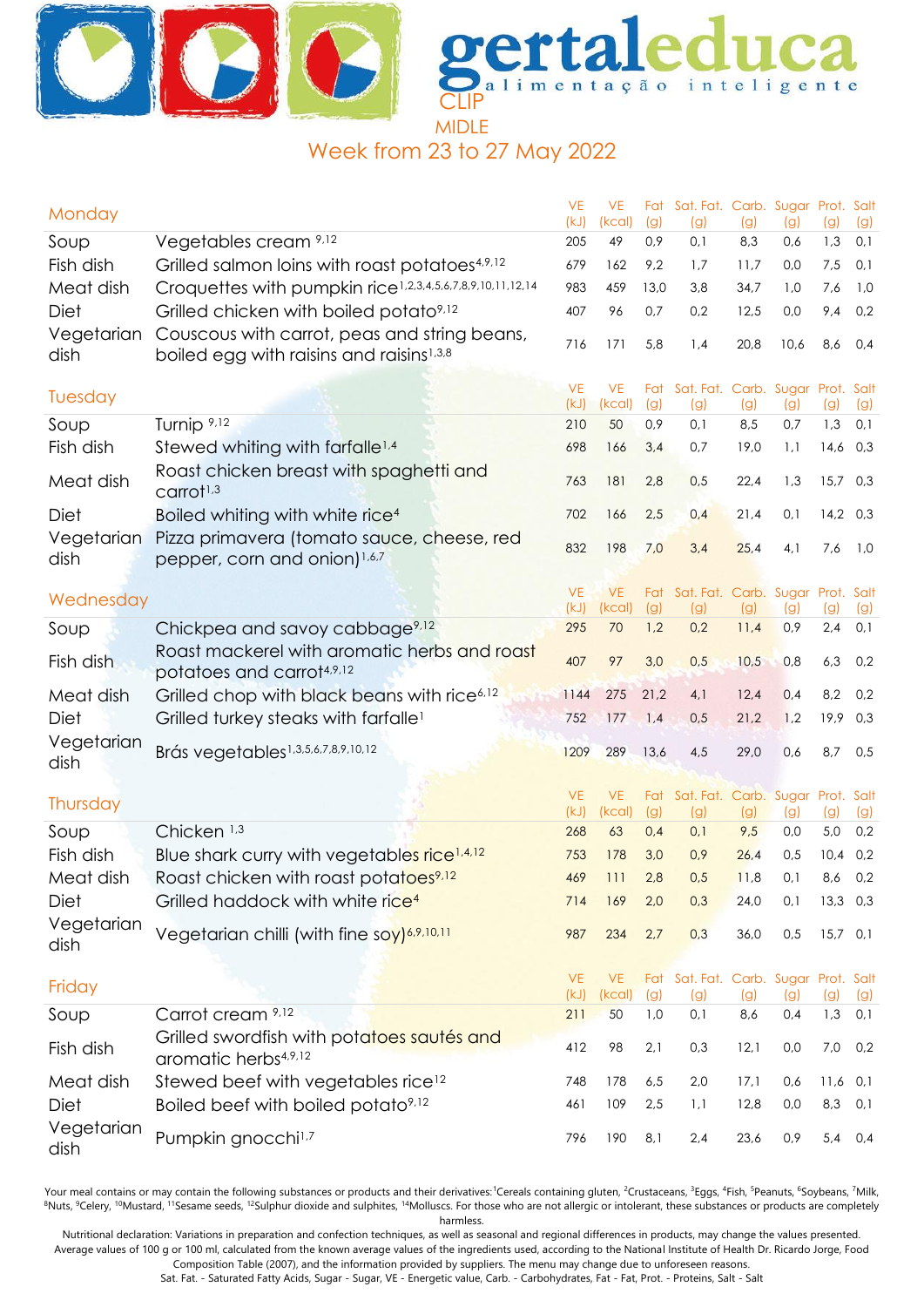



## Week from 30 May to 3 June 2022

| Monday             |                                                                                            | <b>VE</b><br>(kJ) | <b>VE</b><br>(kcal) | (g)        | Fat Sat. Fat. Carb. Sugar Prot. Salt<br>(g) | (g)         | (g)                | (g)               | (g)        |
|--------------------|--------------------------------------------------------------------------------------------|-------------------|---------------------|------------|---------------------------------------------|-------------|--------------------|-------------------|------------|
| Soup               | Vegetables cream <sup>9,12</sup>                                                           | 205               | 49                  | 0,9        | 0,1                                         | 8,3         | 0,6                | 1,3               | 0,1        |
| Fish dish          | Salmon stew with carrot and tomato with<br>fusilli <sup>1,3,4</sup>                        | 1050              | 251                 | 15,9       | 2,9                                         | 15,3        | 1,0                | $11,4$ 0,2        |            |
| Meat dish          | Beef meatballs with white rice <sup>1,6,12</sup>                                           | 1117              | 267                 | 12,6       | 2,8                                         | 27,0        | 0,4                | $10,7$ 0,9        |            |
| Diet               | Roast salmon loins au naturel with white rice <sup>4</sup>                                 | 1168              | 279                 | 17,1       | 3,2                                         | 18,7        | 0,1                | 12,5              | 0,2        |
| Vegetarian<br>dish | Broccoli, tomato and saffron pie (egg) <sup>1,3,6,7</sup>                                  | 608               | 156                 | 15,7       | 5,6                                         | 7,2         | 0,7                | $10,2$ 0,6        |            |
| Tuesday            |                                                                                            | <b>VE</b><br>(kJ) | <b>VE</b><br>(kcal) | (g)        | Fat Sat. Fat. Carb. Sugar Prot. Salt<br>(g) | (g)         | (g)                | (g)               | (g)        |
| Soup               | Farmer's 9,12                                                                              | 286               | 68                  | 1,0        | 0,1                                         | 11,5        | 0,8                | 2,6               | 0,1        |
| Fish dish          | Cod pasties with striped beans<br>$\text{rice}^{1,2,3,4,5,6,7,8,9,10,11,12,14}$            | 965               | 450                 | 12,1       | 1,7                                         | 32,1        | 0,3                | $10,9$ 0,8        |            |
| Meat dish          | Roast pork with apple puree and roast<br>potatoes <sup>9,12</sup>                          | 513               | 122                 | 5,0        | 1,4                                         | 12,0        | 3,1                | 6,1               | 0,1        |
| <b>Diet</b>        | Grilled turkey steak with elbow pasta <sup>1,3</sup>                                       | 753               | 177                 | 1,4        | 0,3                                         | 20,6        | 0,0                | $19,7$ 0,3        |            |
| Vegetarian<br>dish | Vegetables and seitan curry burger with roast<br>potatoes1,3,6,7,8,9,11,12,13              | 529               | 125                 | 2,0        | 0,3                                         | 18,4        | 0,4                | 7,2               | 0,3        |
| Wednesday          |                                                                                            | <b>VE</b>         | VE.                 |            | Fat Sat. Fat. Carb. Sugar Prot. Salt        |             |                    |                   |            |
|                    |                                                                                            | (kJ)              | (kcal)              | (g)        | (g)                                         | (g)         | (g)                | (g)               | (g)        |
| Soup<br>Fish dish  | Macedonian 9,12<br>Roast pouts with potatoes sautés1,3,4,9,12                              | 212<br>439        | 50<br>224           | 0,9<br>4,8 | 0,1<br>0,7                                  | 8,6<br>15,4 | 0,6<br>0,0         | 1,3<br>6,4        | 0,1<br>0,2 |
|                    | Stewed turkey breast with mushrooms with                                                   |                   |                     |            |                                             |             |                    |                   |            |
| Meat dish          | white rice <sup>12</sup>                                                                   | 712               | 169                 | 3,3        | 0,6                                         | 20,1        | 0,2                | 13,8 0,3          |            |
| Diet               | Grilled whiting with white rice <sup>4</sup>                                               | 694               | 165                 | 2,5        | 0,4                                         | 21,1        | 0,1                | $14,0$ 0,3        |            |
| Vegetarian<br>dish | Couscous nordestinos with vegetable and spice<br>stew <sup>1,3,5,9,10,12</sup>             | 411               | 98                  | 2,8        | 1,8                                         | 14,6        | 3,7                | 2,6               | 0,2        |
| Thursday           |                                                                                            | <b>VE</b><br>(kJ) | <b>VE</b><br>(Kcal) | (g)        | Fat Sat. Fat.<br>(g)                        | (g)         | Carb. Sugar<br>(g) | Prot. Salt<br>(g) | (g)        |
| Soup               | Turnip leaf cream 9,12                                                                     | 212               | 50                  | 1,0        | 0,1                                         | 8,6         | 0,7                | 1,3               | 0,1        |
| Fish dish          | Blue shark with pasta <sup>1,3,4</sup>                                                     | 696               | 165                 | 3,4        | 0,5                                         | 19,0        | 0,3                | 13,9              | 0,2        |
| Meat dish          | Grilled meats (pork and chicken) with roast<br>potatoes and aromatic herbs <sup>9,12</sup> | 462               | 109                 | 2,4        | 0,6                                         | 12,3        | 0,0                | 9,1               | 0,2        |
| Diet               | Grilled chicken with roast potatoes <sup>9,12</sup>                                        | 445               | 106                 | 1,8        | 0,3                                         | 12,4        | 0,0                | 9,3               | 0,2        |
| Vegetarian<br>dish | Chickpea in the oven with spinach, cheese and<br>basil <sup>7</sup>                        | 1187              | 284                 | 10,6       | 3,4                                         | 27,9        | 1,7                | 15,1              | 0,6        |
| Friday             |                                                                                            | <b>VE</b><br>(kJ) | <b>VE</b><br>(kcal) | Fat<br>(g) | Sat. Fat. Carb. Sugar Prot. Salt<br>(g)     | (g)         | (g)                | (g)               | (g)        |
| Soup               | Caldo verde (typical portuguese cabbage<br>SOUD) 1,6,9,12                                  | 257               | 61                  | 1,9        | 0,5                                         | 8,6         | 0,2                | 1,9               | 0,2        |
| Fish dish          | Roast sole fillets with potatoes <sup>4,9,12</sup>                                         | 435               | 103                 | 2,6        | 0,4                                         | 11,2        | 0,1                | 8,2               | 0,2        |
| Meat dish          | Chicken barbecue with white rice <sup>12</sup>                                             | 738               | 175                 | 2,6        | 0,5                                         | 20,6        | 0,2                | 15,8 0,3          |            |
| Diet               | Grilled sea bream with white rice <sup>4</sup>                                             | 968               | 230                 | 7,7        | 1,5                                         | 25,5        | 0,1                | $14,2$ 0,3        |            |
| Vegetarian<br>dish | Zucchini, carrot, eggplant and ricotta cheese<br>lasagna <sup>1,3,6,7</sup>                | 644               | 157                 | 5,5        | 2,5                                         | 19,5        | 2,3                | 6,8               | 0,3        |

Your meal contains or may contain the following substances or products and their derivatives:<sup>1</sup>Cereals containing gluten, <sup>2</sup>Crustaceans, <sup>3</sup>Eggs, <sup>4</sup>Fish, <sup>5</sup>Peanuts, <sup>6</sup>Soybeans, <sup>7</sup>Milk, 8Nuts, <sup>9</sup>Celery, <sup>10</sup>Mustard, <sup>11</sup>Sesame seeds, <sup>12</sup>Sulphur dioxide and sulphites, <sup>13</sup>Lupin, <sup>14</sup>Molluscs. For those who are not allergic or intolerant, these substances or products are completely harmless.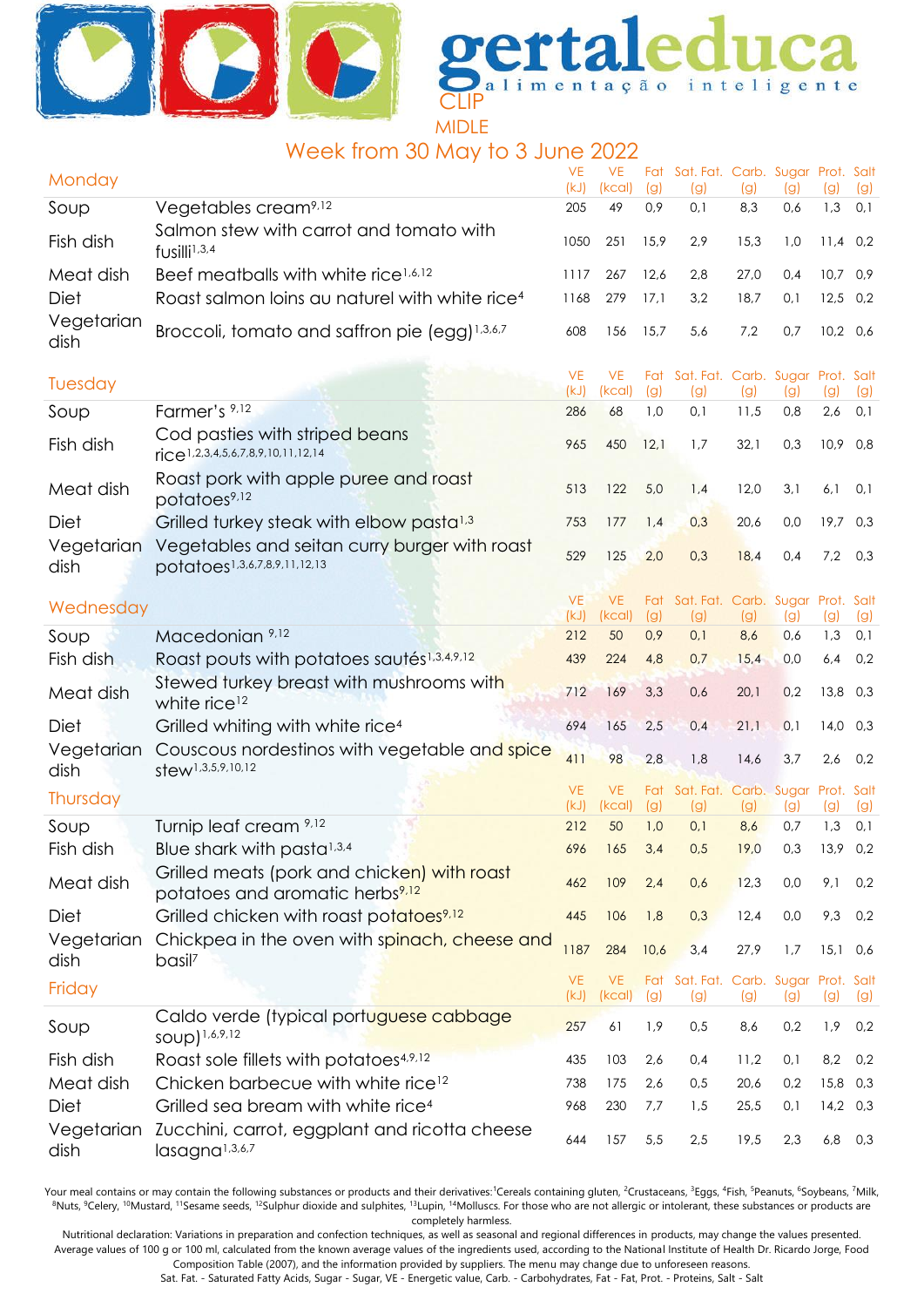



### CLIP MIDLE Week from 6 to 10 June 2022

| Monday             |                                                                                            | <b>VE</b><br>(kJ) | <b>VE</b><br>(kcal) | (g)  | Fat Sat. Fat. Carb. Sugar Prot. Salt<br>(g) | (g)  | (g) | (g)  | (g) |
|--------------------|--------------------------------------------------------------------------------------------|-------------------|---------------------|------|---------------------------------------------|------|-----|------|-----|
| Soup               | Carrot cream 9,12                                                                          | 211               | 50                  | 1,0  | 0,1                                         | 8,6  | 0,4 | 1,3  | 0,1 |
| Fish dish          | Tuna salad (potato, egg, carrot, peas and string<br>beans) with olives <sup>3,4,9,12</sup> | 422               | 100                 | 2,3  | 0,4                                         | 13,8 | 0,4 | 5,2  | 0,4 |
| Meat dish          | Beef stroganoff with white rice <sup>1,7</sup>                                             | 967               | 231                 | 11,6 | 4,0                                         | 18,6 | 0,3 | 12,8 | 0,2 |
| Diet               | Boiled beef with white rice                                                                | 893               | 212                 | 6,6  | 2,4                                         | 22,5 | 0,1 | 15,3 | 0,2 |
| Vegetarian<br>dish | Tagliatelle with stewed mushrooms and<br>eggplant <sup>1,3,7,10,14</sup>                   | 636               | 150                 | 2,5  | 0,4                                         | 26,0 | 3,0 | 4,9  | 0,1 |
| Tuesday            |                                                                                            | <b>VE</b><br>(kJ) | <b>VE</b><br>(kcal) | (g)  | Fat Sat. Fat. Carb. Sugar Prot. Salt<br>(g) | (g)  | (g) | (g)  | (g) |
| Soup               | Chicken <sup>1,3</sup>                                                                     | 268               | 63                  | 0,4  | 0,1                                         | 9,5  | 0,0 | 5,0  | 0,2 |
| Fish dish          | Salmon lasagna <sup>1,3,4,6,7</sup>                                                        | 1156              | 280                 | 16,6 | 4,2                                         | 18,5 | 0,7 | 13,8 | 0,3 |
| Meat dish          | Stewed turkey with roast potatoes <sup>9,12</sup>                                          | 462               | 109                 | 2,6  | 0,4                                         | 12,6 | 0,1 | 7,9  | 0,1 |
| <b>Diet</b>        | Grilled fresh cod fillet with boiled potato <sup>4,9,12</sup>                              | 357               | 84                  | 0,2  | 0,0                                         | 11,9 | 0,0 | 8,2  | 0,2 |
| Vegetarian<br>dish | Vegetables cakes peas with tomato rice <sup>1,3</sup>                                      | 840               | 453                 | 9,9  | 1,6                                         | 36,2 | 0,8 | 5,6  | 0,2 |
| Wednesday          |                                                                                            | <b>VE</b>         | <b>VE</b>           |      | Fat Sat. Fat. Carb. Sugar Prot. Salt        |      |     |      |     |
|                    |                                                                                            | (kJ)              | (kcal)              | (g)  | (g)                                         | (g)  | (g) | (g)  | (g) |
| Soup               | Leek $9,12$                                                                                | 207               | 49                  | 0,9  | 0,1                                         | 8,3  | 0,6 | 1,3  | 0,1 |
| Fish dish          | Roast fresh cod fillet with potatoes <sup>4,9,12</sup>                                     | 422               | 100                 | 2,4  | 0,4                                         | 12,2 | 0,1 | 6,8  | 0,2 |
| Meat dish          | Spaghetti bolognese <sup>1,3,12</sup>                                                      | 1018              | 243                 | 10,6 | 3,4                                         | 21,8 | 1,0 | 13,5 | 0,2 |
| Diet               | Grilled turkey steak with white rice                                                       | 766               | 181                 | 2,4  | 0,4                                         | 22,2 | 0,1 | 17,3 | 0,3 |
| Vegetarian<br>dish | Vegetarian tortilla in the oven <sup>3,5,6</sup>                                           | 652               | 307                 | 9,0  | 1,2                                         | 16,0 | 0,4 | 11,0 | 0,1 |
| Thursday           |                                                                                            | <b>VE</b><br>(kJ) | <b>VE</b><br>(kcal) | (g)  | Fat Sat. Fat. Carb. Sugar Prot. Salt<br>(g) | (g)  | (g) | (g)  | (g) |
| Soup               | Peas cream <sup>9,12</sup>                                                                 | 222               | 53                  | 0,9  | 0,1                                         | 8,7  | 0,7 | 1,6  | 0,1 |
| Fish dish          | Roast whiting fillets with fries and rice <sup>1,3,4</sup>                                 | 554               | 434                 | 11,4 | 1,8                                         | 14,6 | 0,3 | 10,4 | 0,3 |
| Meat dish          | Beefburger in the oven with fries and rice <sup>1,6,12</sup>                               | 673               | 334                 | 11,1 | 2,6                                         | 13,1 | 0,3 | 12,2 | 0,3 |
| <b>Diet</b>        | Grilled salmon with boiled potato <sup>4,9,12</sup>                                        | 636               | 152                 | 7,9  | 1,5                                         | 12,1 | 0,0 | 7,4  | 0,1 |
| Vegetarian<br>dish | Spinach pie <sup>1,3,6,7</sup>                                                             | 392               | 111                 | 14,8 | 5,7                                         | 11,9 | 1,0 | 5,5  | 0,7 |
| Friday             |                                                                                            | <b>VE</b>         | <b>VE</b>           |      | Fat Sat. Fat. Carb. Sugar Prot. Salt        |      |     |      |     |
| Soup               |                                                                                            | (kJ)              | (kcal)              | (g)  | (g)                                         | (g)  | (g) | (g)  | (g) |

Fish dish Holiday Meat dish Diet Vegetarian dish

Your meal contains or may contain the following substances or products and their derivatives:<sup>1</sup>Cereals containing gluten, <sup>3</sup>Eggs, <sup>4</sup>Fish, <sup>5</sup>Peanuts, <sup>6</sup>Soybeans, <sup>7</sup>Milk, <sup>9</sup>Celery, <sup>10</sup>Mustard, <sup>12</sup>Sulphur dioxide and sulphites, <sup>14</sup>Molluscs. For those who are not allergic or intolerant, these substances or products are completely harmless. Nutritional declaration: Variations in preparation and confection techniques, as well as seasonal and regional differences in products, may change the values presented. Average values of 100 g or 100 ml, calculated from the known average values of the ingredients used, according to the National Institute of Health Dr. Ricardo Jorge, Food

Composition Table (2007), and the information provided by suppliers. The menu may change due to unforeseen reasons.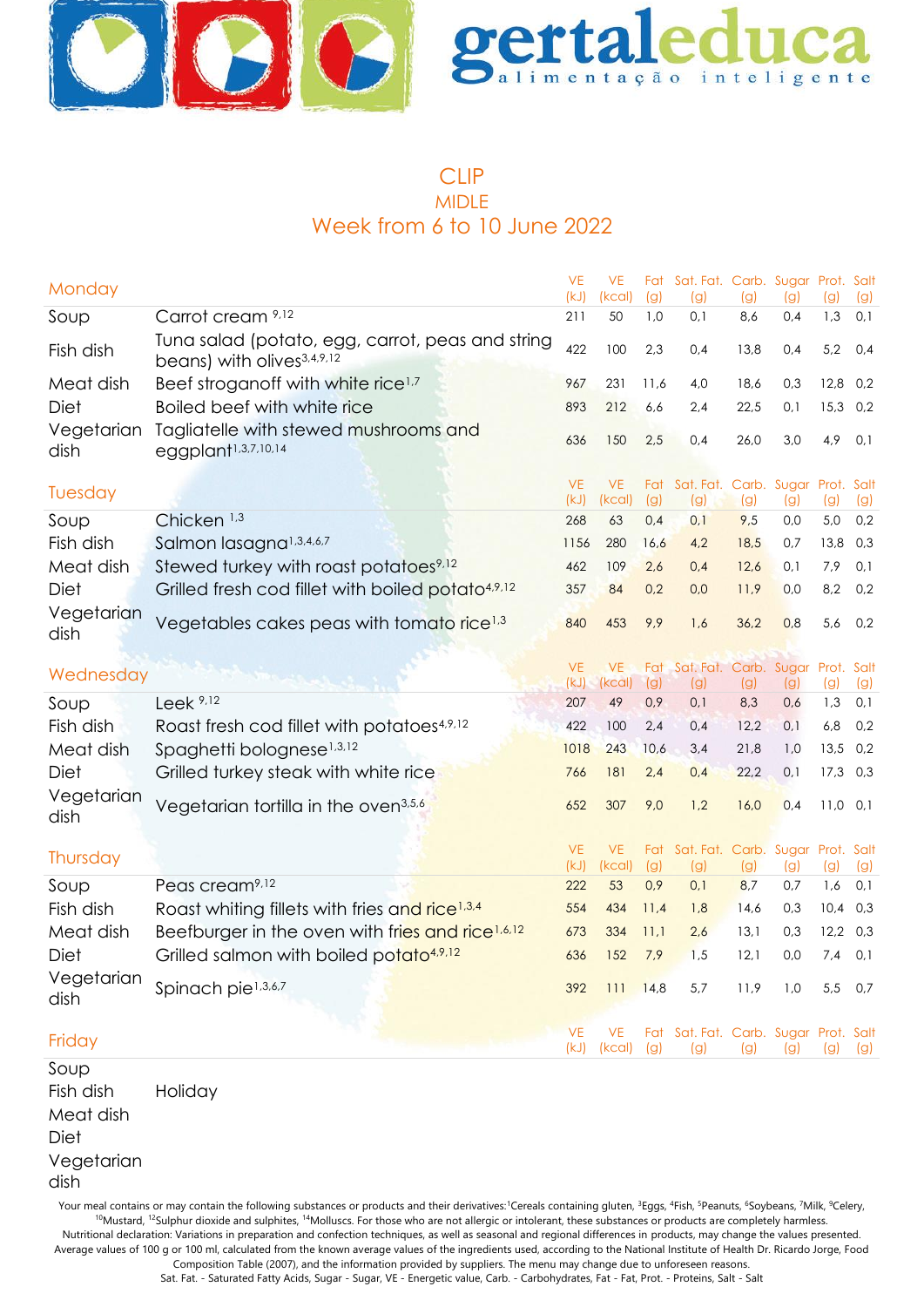



### CLIP MIDLE Week from 13 to 17 June 2022

| Monday                                       |                                                                                                      | <b>VE</b><br>(kJ) | VE<br>(kcal)        | (g)        | Fat Sat. Fat. Carb. Sugar Prot. Salt<br>(g) | (g)  | (g) | (g)               | (g) |
|----------------------------------------------|------------------------------------------------------------------------------------------------------|-------------------|---------------------|------------|---------------------------------------------|------|-----|-------------------|-----|
| Soup                                         | String beans <sup>9,12</sup>                                                                         | 213               | 50                  | 0,9        | 0,1                                         | 8,6  | 0,7 | 1,3               | 0,1 |
| Fish dish                                    | Fresh cod tranches with white rice <sup>4</sup>                                                      | 698               | 165                 | 1,9        | 0,3                                         | 22,9 | 0,1 | 13,8              | 0,3 |
| Meat dish                                    | Alheira (garlic sausage) in the oven with turnip<br>greens sauté and boiled potato <sup>1,9,12</sup> | 519               | 123                 | 4,0        | 1,1                                         | 17,0 | 0,4 | 4,1               | 0,2 |
| Diet                                         | Grilled fresh cod fillet with boiled potato <sup>4,9,12</sup>                                        | 357               | 84                  | 0,2        | 0,0                                         | 11,9 | 0,0 | 8,2               | 0,2 |
| Vegetarian<br>dish                           | Leek and mushroom quiche <sup>1,3,6</sup>                                                            | 368               | 102                 | 12,5       | 4,8                                         | 10,1 | 0,5 | 5,6               | 0,6 |
| Tuesday                                      |                                                                                                      | <b>VE</b><br>(kJ) | <b>VE</b><br>(kcal) | Fat<br>(g) | Sat. Fat. Carb. Sugar<br>(g)                | (g)  | (g) | Prot. Salt<br>(g) | (g) |
| Soup                                         | Pumpkin cream <sup>9,12</sup>                                                                        | 216               | 51                  | 1,0        | 0,1                                         | 9,0  | 0,5 | 1,2               | 0,1 |
| Fish dish                                    | Perch fillet with baked potato and pumpkin <sup>4</sup>                                              | 350               | 83                  | 1,2        | 0,2                                         | 8,2  | 0,7 | 9,5               | 0,2 |
| Meat dish                                    | Stewed turkey strips with spiral pasta <sup>1,3</sup>                                                | 752               | 178                 | 3,5        | 0,6                                         | 19,4 | 0,8 | 16,9              | 0,3 |
| Diet                                         | Grilled turkey steak with boiled potato <sup>9,12</sup>                                              | 401               | 94                  | 0,4        | 0,1                                         | 12,7 | 0,0 | 9,4               | 0,2 |
|                                              | Seitan bolognese spaghetti, creamy mushroom                                                          |                   |                     |            |                                             |      |     |                   |     |
| Vegetarian<br>dish                           | sauce, garlic, onion, tomato, carrot, corn and<br>oregano <sup>1,3,6,7</sup>                         | 901               | 215                 | 7,7        | 1,9                                         | 24,4 | 1,7 | 10,8              | 0,4 |
| Wednesday                                    |                                                                                                      | <b>VE</b>         | <b>VE</b>           | Fat        | Sat. Fat. Carb. Sugar                       |      |     | Prot. Salt        |     |
|                                              |                                                                                                      | (kJ)              | (kcal)              | (g)        | (g)                                         | (g)  | (g) | (g)               | (g) |
| Soup                                         | Lombardo <sup>9,12</sup>                                                                             | 209               | 50                  | 0,9        | 0,1                                         | 8,4  | 0,7 | 1,3               | 0,1 |
| Fish dish                                    | Roast whiting fillet with white rice <sup>4</sup>                                                    | 666               | 158                 | 3,9        | 0,6                                         | 17,8 | 0,1 | 12,5              | 0,3 |
| Meat dish                                    | Chicken curry with white rice <sup>1,12</sup>                                                        | 955               | 227                 | 5,3        | 2,1                                         | 31,7 | 0,3 | 12,7              | 0,3 |
| Diet                                         | Boiled whiting with boiled potato <sup>4,9,12</sup>                                                  | 375               | 89                  | 0,5        | 0,1                                         | 12,5 | 0,0 | 7,9               | 0,2 |
| Vegetarian<br>dish                           | Gross textured soy stew with mushrooms with<br>white rice <sup>6</sup>                               | 1226              | 291                 | 5,1        | 0,7                                         | 38,7 | 0,3 | 19,5              | 0,2 |
| Thursday                                     |                                                                                                      | <b>VE</b>         | <b>VE</b>           |            | Fat Sat. Fat. Carb. Sugar Prot. Salt        |      |     |                   |     |
| Soup                                         |                                                                                                      | (kJ)              | (kcal)              | (g)        | (g)                                         | (g)  | (g) | (g)               | (g) |
| Fish dish<br>Meat dish<br>Diet<br>Vegetarian | Holiday                                                                                              |                   |                     |            |                                             |      |     |                   |     |
| dish                                         |                                                                                                      | VE.               | <b>VE</b>           |            | Fat Sat. Fat. Carb. Sugar Prot. Salt        |      |     |                   |     |
| Friday                                       |                                                                                                      | (kJ)              | (kcal)              | (g)        | (g)                                         | (g)  | (g) | (g)               | (g) |
| Soup                                         | Peasant <sup>9,12</sup>                                                                              | 277               | 66                  | 1,0        | 0,1                                         | 11,1 | 0,9 | 2,5               | 0,1 |
| Fish dish                                    | Pasta with monkfish with tomato sauce -<br>cauliflower1,3,4,7,12                                     | 619               | 147                 | 3,7        | 0,5                                         | 15,0 | 0,5 | 12,7              | 0,3 |
| Meat dish                                    | Chicken stroganoff with white rice <sup>1,7</sup>                                                    | 850               | 202                 | 6,5        | 2,1                                         | 24,8 | 0,5 | 10,6              | 0,3 |
| Diet                                         | Grilled haddock with boiled potato <sup>4,9,12</sup>                                                 | 361               | 85                  | 0,2        | 0,0                                         | 13,2 | 0,0 | 7,1               | 0,2 |
| Vegetarian<br>dish                           | Fresh cheese burguer carrots and cereal with<br>sweet potato chips <sup>1,6,7,11</sup>               | 497               | 314                 | 7,4        | 1,1                                         | 19,8 | 5,8 | 3,5               | 0,3 |

Your meal contains or may contain the following substances or products and their derivatives:<sup>1</sup>Cereals containing gluten, <sup>3</sup>Eggs, <sup>4</sup>Fish, <sup>6</sup>Soybeans, <sup>7</sup>Milk, <sup>9</sup>Celery, <sup>10</sup>Mustard, <sup>11</sup>Sesame seeds, <sup>12</sup>Sulphur dioxide and sulphites. For those who are not allergic or intolerant, these substances or products are completely harmless.

Nutritional declaration: Variations in preparation and confection techniques, as well as seasonal and regional differences in products, may change the values presented. Average values of 100 g or 100 ml, calculated from the known average values of the ingredients used, according to the National Institute of Health Dr. Ricardo Jorge, Food Composition Table (2007), and the information provided by suppliers. The menu may change due to unforeseen reasons.

Sat. Fat. - Saturated Fatty Acids, Sugar - Sugar, VE - Energetic value, Carb. - Carbohydrates, Fat - Fat, Prot. - Proteins, Salt - Salt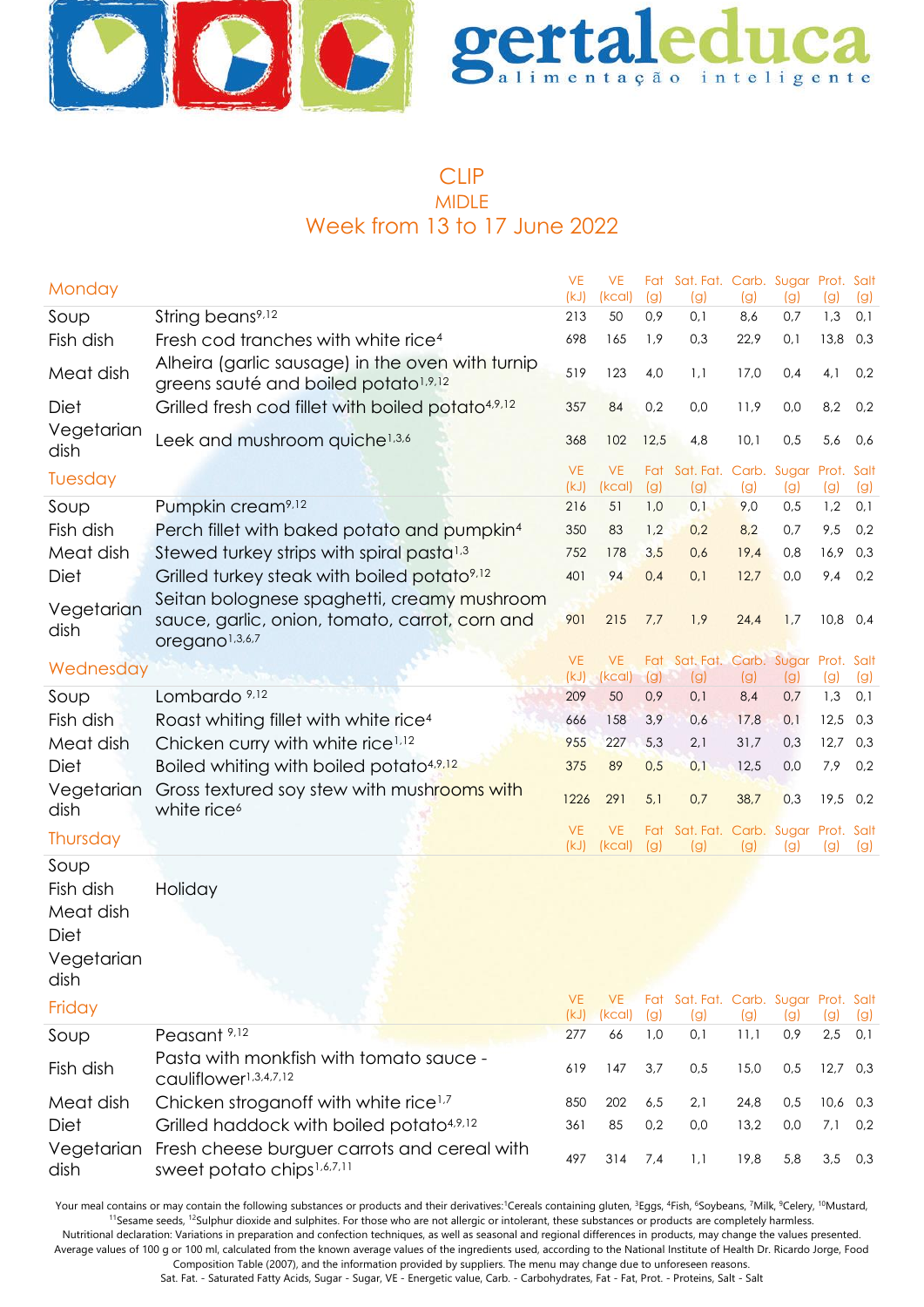



### CLIP MIDLE Week from 20 to 24 June 2022

|                    |                                                                                                         | <b>VE</b>         | <b>VE</b>           |            | Fat Sat. Fat. Carb. Sugar Prot. Salt        |            |            |            |            |
|--------------------|---------------------------------------------------------------------------------------------------------|-------------------|---------------------|------------|---------------------------------------------|------------|------------|------------|------------|
| Monday             |                                                                                                         | (kJ)              | (kcal)              | (g)        | (g)                                         | (g)        | (g)        | (g)        | (g)        |
| Soup               | Peas cream 9,12                                                                                         | 222               | 53                  | 0,9        | 0,1                                         | 8,7        | 0,7        | 1,6        | 0,1        |
| Fish dish          | Cod pasties with tomato rice <sup>1,2,3,4,5,6,7,8,9,10,11,12,14</sup>                                   | 878               | 429                 | 11,9       | 1,7                                         | 28,6       | 0,5        | 9,5        | 0,8        |
| Meat dish          | Minced beef chili                                                                                       | 1105              | 264                 | 9,9        | 3,0                                         | 27,2       | 0,3        | 16,5       | 0,2        |
| Diet               | Boiled beef with white rice                                                                             | 893               | 212                 | 6,6        | 2,4                                         | 22,5       | 0,1        | 15,3       | 0,2        |
| Vegetarian<br>dish | Vegetable curry with couscous and grated<br>$egg^{1,3,12}$                                              | 870               | 207                 | 7,8        | 2,7                                         | 23,2       | 1,5        | 9,2        | 0,3        |
| Tuesday            |                                                                                                         | <b>VE</b><br>(kJ) | <b>VE</b><br>(kcal) | (g)        | Fat Sat. Fat. Carb. Sugar Prot. Salt<br>(g) | (g)        | (g)        | (g)        | (g)        |
| Soup               | Carrot cream <sup>9,12</sup>                                                                            | 211               | 50                  | 1,0        | 0,1                                         | 8,6        | 0,4        | 1,3        | 0,1        |
| Fish dish          | Salmon fillets on a bed of spinach with<br>farfalle <sup>1,4,9,10,11</sup>                              | 1092              | 260                 | 13,3       | 2,6                                         | 22,2       | 1,3        | $12,6$ 0,3 |            |
| Meat dish          | Roast chicken thigh with roast potatoes <sup>9,12</sup>                                                 | 471               | 112                 | 2,8        | 0,5                                         | 11,9       | 0,1        | 8,6        | 0,2        |
| Diet               | Grilled perch with white rice <sup>4</sup>                                                              | 687               | 163                 | 2,4        | 0,4                                         | 21,1       | 0,1        | 13,8       | 0,4        |
| Vegetarian<br>dish | Pumpkin feijoada (with red bean) with carrot<br>and thyme rice                                          | 989               | 235                 | 3,0        | 0,4                                         | 43,3       | 0,7        | 8,2        | 0,2        |
|                    |                                                                                                         | <b>VE</b>         | <b>VE</b>           |            | Fat Sat. Fat. Carb. Sugar Prot. Salt        |            |            |            |            |
| Wednesday          |                                                                                                         | (kJ)              | (kcal)              | (g)        | (g)                                         | (g)        | (g)        | (g)        | (g)        |
| Soup               | Vegetables cream 9,12                                                                                   | 205               | 49                  | 0,9        | 0,1                                         | 8,3        | 0,6        | 1,3        | 0,1        |
| Fish dish          | Grilled trout with roast potatoes <sup>4,9,12</sup>                                                     | 422               | 100                 | 1,9        | 0,3                                         | 12,9       | 0,0        | 7,1        | 0,1        |
| Meat dish          | Stewed pork steaks with white rice                                                                      | 721               | 171                 | 5,6        | 1,5                                         | 12,0       | 0,1        | 18,1       | 0,2        |
| Diet               | Grilled sea bass with boiled potato <sup>4,9,12</sup>                                                   | 434               | 103                 | 1,9        | 0,4                                         | 14,4       | 0,0        | 6,4        | 0,2        |
| Vegetarian<br>dish | Cheese, peppers, mushrooms and oregano<br>pizza <sup>1,7</sup>                                          | 626               | 149                 | 6,5        | 3,0                                         | 16,3       | 2,6        | 5,7        | 0,5        |
| Thursday           |                                                                                                         | <b>VE</b>         | <b>VE</b>           | Fat        | Sat. Fat. Carb. Sugar Prot. Salt            |            |            |            |            |
| Soup               | String beans <sup>9,12</sup>                                                                            | (kJ)<br>213       | (kcal)<br>50        | (g)<br>0,9 | (g)<br>0,1                                  | (g)<br>8,6 | (g)<br>0,7 | (g)<br>1,3 | (g)<br>0,1 |
| Fish dish          | Roast sole fillets with white rice <sup>4</sup>                                                         | 693               | 164                 | 4,1        | 0,6                                         | 17,8       | 0,1        | 13,7       | 0,3        |
| Meat dish          | Roasted turkey thigh with honey and farfalle <sup>1,12</sup>                                            | 808               | 191                 | 3,5        | 0,8                                         | 22,1       | 3,1        | 16,7       | 0,3        |
| Diet               | Grilled turkey steak with white rice                                                                    | 766               | 181                 | 2,4        | 0,4                                         | 22,2       | 0,1        | $17,3$ 0,3 |            |
| dish               | Vegetarian Black beans burger with cheese, carrot and<br>roast potatoes <sup>1,3,6,7,8,9,11,12,13</sup> | 570               | 135                 | 3,2        | 0,8                                         | 20,6       | 0,6        | 5,2        | 0,2        |
| Friday             |                                                                                                         | <b>VE</b>         | <b>VE</b>           | Fat        | Sat. Fat. Carb. Sugar Prot. Salt            |            |            |            |            |
|                    |                                                                                                         | (kJ)              | (kcal)              | (g)        | (g)                                         | (g)        | (g)        | (g)        | (g)        |
| Soup               | Broccoli cream 9,12                                                                                     | 218               | 52                  | 1,0        | 0,1                                         | 8,8        | 0,5        | 1,3        | 0,1        |
| Fish dish          | Boiled whiting with boiled potato4,9,12                                                                 | 375               | 89                  | 0,5        | 0,1                                         | 12,5       | 0,0        | 7,9        | 0,2        |
| Meat dish          | Stewed beef with roast potatoes <sup>9,12</sup>                                                         | 523               | 124                 | 4,5        | 1,3                                         | 12,0       | 0,1        | 7,9        | 0,1        |
| Diet               | Grilled chicken with white rice                                                                         | 767               | 182                 | 2,8        | 0,6                                         | 21,5       | 0,1        | $17,2$ 0,3 |            |
| Vegetarian<br>dish | Red pepper stuffed with vegetables, quinoa,<br>carrot, peas and cheese - tomato <sup>1,6,7,11</sup>     | 380               | 90                  | 2,7        | 0,6                                         | 11,8       | 3,0        | 3,5        | 0,2        |

Your meal contains or may contain the following substances or products and their derivatives:<sup>1</sup>Cereals containing gluten, <sup>2</sup>Crustaceans, <sup>3</sup>Eggs, <sup>4</sup>Fish, <sup>5</sup>Peanuts, <sup>6</sup>Soybeans, <sup>7</sup>Milk, <sup>8</sup>Nuts, <sup>9</sup>Celery, <sup>10</sup>Mustard, <sup>11</sup>Sesame seeds, <sup>12</sup>Sulphur dioxide and sulphites, <sup>13</sup>Lupin, <sup>14</sup>Molluscs. For those who are not allergic or intolerant, these substances or products are completely harmless.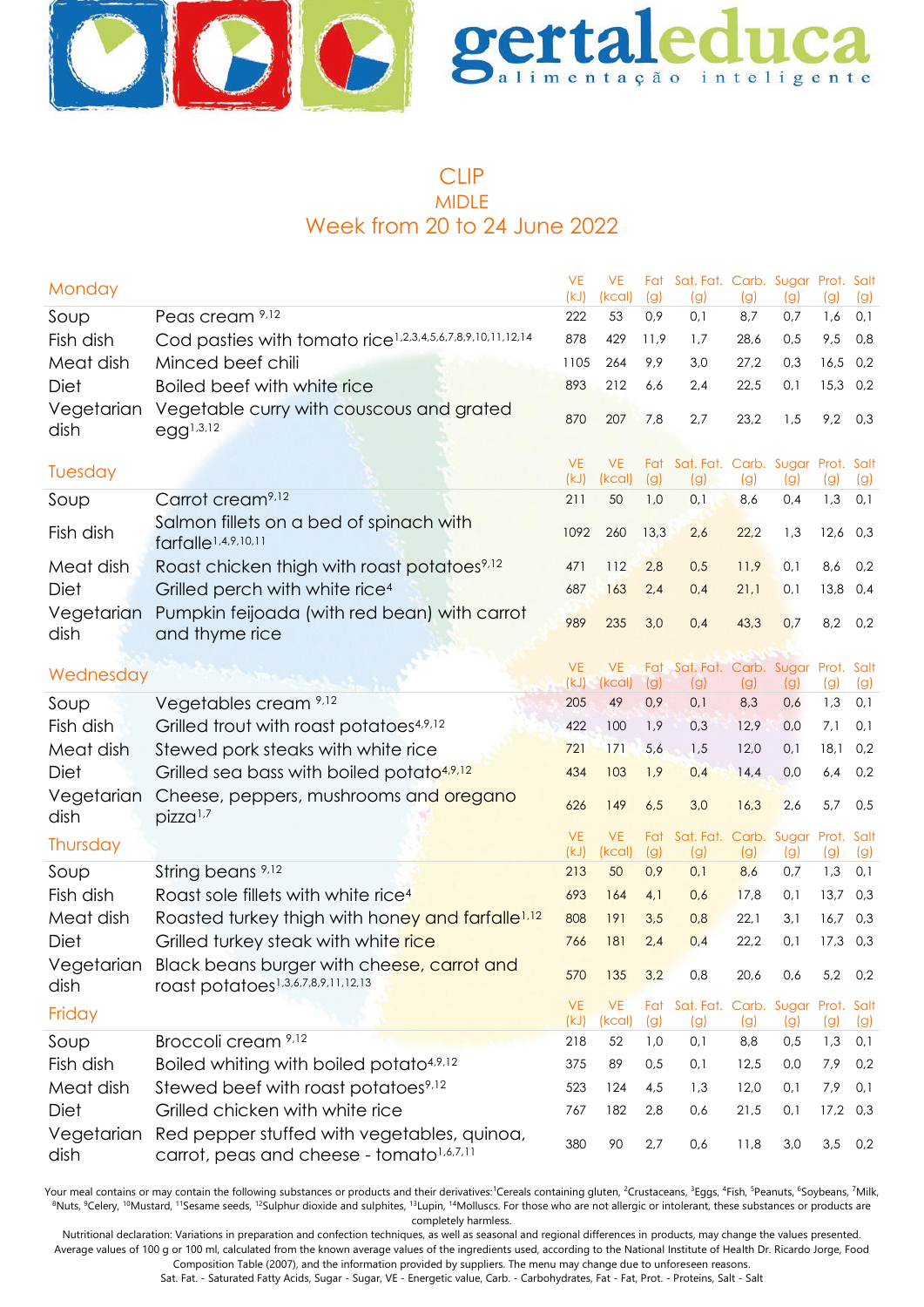

MIDLE

## Week from 27 June to 1 July 2022

| Monday             |                                                                                             | <b>VE</b><br>(kJ) | <b>VE</b><br>(kcal) | (g)        | Fat Sat. Fat. Carb. Sugar Prot. Salt<br>(g) | (g)        | (g)        | (g)        | (g)        |
|--------------------|---------------------------------------------------------------------------------------------|-------------------|---------------------|------------|---------------------------------------------|------------|------------|------------|------------|
| Soup               | Peasant <sup>9,12</sup>                                                                     | 277               | 66                  | 1,0        | 0,1                                         | 11,1       | 0,9        | 2,5        | 0,1        |
|                    | Roast whiting fillets with garlic and herbs sauce                                           |                   |                     |            |                                             |            |            |            |            |
| Fish dish          | and potato salad and boiled<br>macedonia <sup>1,3,4,9,10,11,12</sup>                        | 414               | 224                 | 5,5        | 0,9                                         | 10,4       | 0,0        | 8,9        | 0,3        |
| Meat dish          | Turkey stroganoff with peas rice <sup>1,7</sup>                                             | 696               | 165                 | 4,6        | 1,5                                         | 17,4       | 0,4        | $13,0$ 0,2 |            |
| Diet               | Grilled turkey with boiled potato and<br>cauliflower <sup>9,12</sup>                        | 389               | 92                  | 0,4        | 0,1                                         | 12,3       | 0,1        | 9,1        | 0,2        |
| Vegetarian<br>dish | Pumpkin cumble with apple, honey - scented<br>chickpeas <sup>1</sup>                        | 654               | 156                 | 3,7        | 0,5                                         | 23,5       | 7,6        | 5,1        | 0,3        |
| Tuesday            |                                                                                             | <b>VE</b>         | <b>VE</b>           | Fat        | Sat. Fat. Carb. Sugar                       |            |            | Prot. Salt |            |
| Soup               | Macedonian 9,12                                                                             | (kJ)<br>212       | (kcal)<br>50        | (g)<br>0,9 | (g)<br>0,1                                  | (g)<br>8,6 | (g)<br>0,6 | (g)<br>1,3 | (g)<br>0,1 |
| Fish dish          | Stewed perch fillet with tomato sauce and<br>carrot rice <sup>4,7,12</sup>                  | 654               | 156                 | 4,9        | 0,7                                         | 16,3       | 0,5        | 11,1       | 0,3        |
| Meat dish          | Beef lasagna <sup>1,3,6,7,12</sup>                                                          | 1072              | 260                 | 11,9       | 4,7                                         | 22,5       | 0,9        | $14,4$ 0,3 |            |
|                    | Grilled perch fillet with boiled potato and                                                 |                   |                     |            |                                             |            |            |            |            |
| Diet               | vegetables <sup>4,9,12</sup>                                                                | 352               | 83                  | 0,5        | 0,1                                         | 11,8       | 0,3        | 7,3        | 0,2        |
| Vegetarian<br>dish | Zucchini lasagna <sup>1,3,6,7</sup>                                                         | 939               | 230                 | 6,8        | 2,9                                         | 33,2       | 1,7        | 8,8        | 0,4        |
| Wednesday          |                                                                                             | <b>VE</b><br>(kJ) | <b>VE</b><br>(kcal) | (g)        | Fat Sat. Fat. Carb. Sugar Prot. Salt<br>(g) | (g)        | (g)        | (g)        | (g)        |
| Soup               | Leek cream <sup>9,12</sup>                                                                  | 216               | 51                  | 1,0        | 0,1                                         | 8,8        | 0,4        | 1,3        | 0,1        |
| Fish dish          | Roast fresh cod fillet with roast potatoes <sup>4,9,12</sup>                                | 422               | 100                 | 2,4        | 0,4                                         | 12,2       | 0,1        | 6,8        | 0,2        |
| Meat dish          | Roast pork with saffron rice <sup>12</sup>                                                  | 949               | 227                 | 11,1       | 3,2                                         | 16,6       | 0,2        | 13,7       | 0,3        |
| <b>Diet</b>        | Grilled chicken thigh with penne pasta <sup>1,6</sup>                                       | 768               | 181                 | 2,3        | 0,7                                         | 21,2       | 1,2        | 18,9       | 0,4        |
| Vegetarian<br>dish | Seitan steaks with soy cream, peas, mushrooms<br>and penne pasta <sup>1,3,5,6,9,10,12</sup> | 782               | 186                 | 5,0        | 1,0                                         | 23,2       | 1,9        | $11,2$ 0,6 |            |
| Thursday           |                                                                                             | <b>VE</b>         | <b>VE</b>           | Fat        | Sat. Fat. Carb. Sugar Prot. Salt            |            |            |            |            |
|                    |                                                                                             | (kJ)              | (kcal)              | (g)        | (g)                                         | (g)        | (g)        | (g)        | (g)        |
| Soup               | Caldo verde (typical portuguese cabbage<br>soup) 1,6,9,12                                   | 257               | 61                  | 1,9        | 0,5                                         | 8,6        | 0,2        | 1,9        | 0,2        |
| Fish dish          | Trout stuffed with bacon with carrot rice <sup>1,4,6,7</sup>                                | 818               | 195                 | 6,4        | 1,4                                         | 22,9       | 0,6        | 10,8 0,5   |            |
| Meat dish          | Roast chicken thigh with roast potatoes <sup>9,12</sup>                                     | 471               | 112                 | 2,8        | 0,5                                         | 11,9       | 0,1        | 8,6        | 0,2        |
| <b>Diet</b>        | Grilled sea bream with white rice and boiled<br>vegetables <sup>4</sup>                     | 843               | 201                 | 6,6        | 1,3                                         | 22,4       | 0,6        | $12,3$ 0,4 |            |
| Vegetarian<br>dish | Chickpea meatballs with spaghetti and tomato<br>sauce <sup>1,3,7,12</sup>                   | 1357              | 322                 | 7,8        | 1,1                                         | 48,9       | 2,5        | $11,1$ 0,2 |            |
| Friday             |                                                                                             | <b>VE</b>         | <b>VE</b>           | Fat        | Sat. Fat. Carb. Sugar Prot. Salt            |            |            |            |            |
| Soup               | Vegetables cream 9,12                                                                       | (kJ)<br>205       | (kcal)<br>49        | (g)<br>0,9 | (g)<br>0,1                                  | (g)<br>8,3 | (g)<br>0,6 | (g)<br>1,3 | (g)<br>0,1 |
| Fish dish          | Salmon pie - lettuce <sup>3,4,7,12</sup>                                                    | 696               | 167                 | 11,5       | 2,2                                         | 7,0        | 0,3        | 8,4        | 0,1        |
| Meat dish          | Stewed beef with spaghetti <sup>1,3,12</sup>                                                | 811               | 193                 | 6,8        | 2,2                                         | 17,5       | 0,8        | 14,1       | 0,2        |
| Diet               | Boiled beef with boiled potato <sup>9,12</sup>                                              | 461               | 109                 | 2,5        | 1,1                                         | 12,8       | 0,0        | 8,3        | 0,1        |
| Vegetarian<br>dish | Cheese muffin <sup>1,3,7</sup>                                                              | 864               | 206                 | 7,2        | 3,6                                         | 24,3       | 4,8        | $11,4$ 1,1 |            |

Your meal contains or may contain the following substances or products and their derivatives:<sup>1</sup>Cereals containing gluten, <sup>3</sup>Eggs, <sup>4</sup>Fish, <sup>5</sup>Peanuts, <sup>6</sup>Soybeans, <sup>7</sup>Milk, <sup>9</sup>Celery, <sup>10</sup>Mustard, <sup>11</sup>Sesame seeds, <sup>12</sup>Sulphur dioxide and sulphites. For those who are not allergic or intolerant, these substances or products are completely harmless. Nutritional declaration: Variations in preparation and confection techniques, as well as seasonal and regional differences in products, may change the values presented. Average values of 100 g or 100 ml, calculated from the known average values of the ingredients used, according to the National Institute of Health Dr. Ricardo Jorge, Food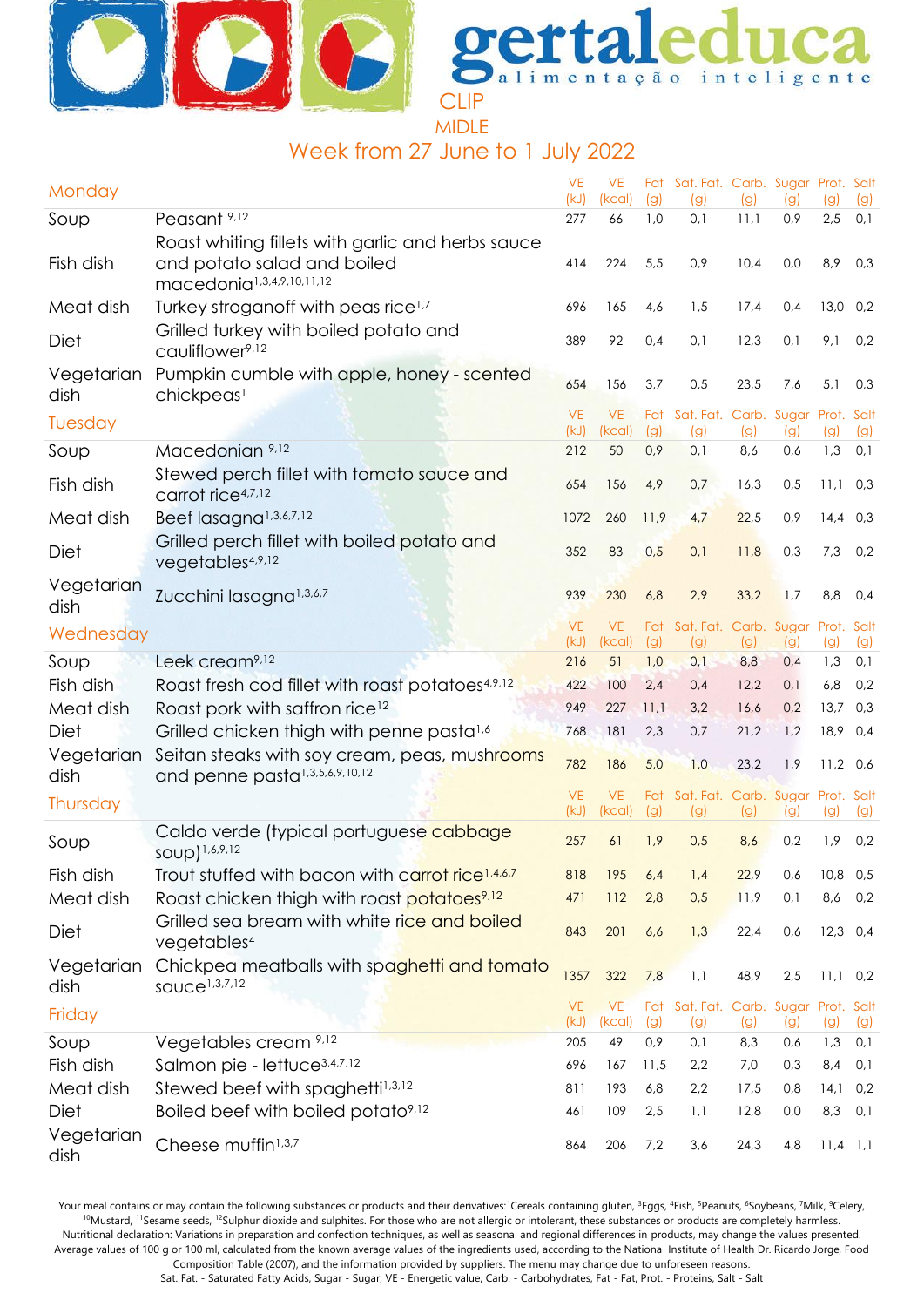



### CLIP MIDLE Semana de 25 a 29 de abril de 2022

| Segunda         |                                                                                                | <b>VE</b><br>(kJ) | <b>VE</b><br>(kcal) | (g)        | Líp. AG Sat. HC Açúcar Prot. Sal<br>(g) | (g)        | (g)                                   | (g)              | (g)         |
|-----------------|------------------------------------------------------------------------------------------------|-------------------|---------------------|------------|-----------------------------------------|------------|---------------------------------------|------------------|-------------|
| Sopa            |                                                                                                | 0                 | 0                   | 0,0        | 0,0                                     | 0,0        | 0,0                                   | 0,0              | 0,0         |
| Pescado         | Feriado                                                                                        | 0                 | 0                   | 0,0        | 0,0                                     | 0,0        | 0,0                                   | 0,0              | 0,0         |
| Carne           |                                                                                                | 0                 | 0                   | 0,0        | 0,0                                     | 0,0        | 0,0                                   | 0,0              | 0,0         |
| Dieta           |                                                                                                | 0                 | 0                   | 0,0        | 0,0                                     | 0,0        | 0,0                                   | 0,0              | 0,0         |
| Vegetariana     |                                                                                                | $\overline{0}$    | $\mathbf 0$         | 0,0        | 0,0                                     | 0,0        | 0,0                                   | 0,0              | 0,0         |
| Terça           |                                                                                                | <b>VE</b><br>(kJ) | <b>VE</b><br>(kcal) | (g)        | Líp. AG Sat. HC<br>(g)                  | (g)        | Açúcar<br>(g)                         | Prot. Sal<br>(g) | (g)         |
| Sopa            | Creme de abóborg <sup>9,12</sup>                                                               | 216               | 51                  | 1,0        | 0,1                                     | 9,0        | 0,5                                   | $1,2$ 0,1        |             |
| Pescado         | Filete de perca com batata e abóbora<br>$\alpha$ ssadas $4$                                    | 350               | 83                  | 1,2        | 0,2                                     | 8,2        | 0,7                                   | 9,5              | 0,2         |
| Carne           | Tirinhas de peru com massa espiral <sup>1,3</sup>                                              | 752               | 178                 | 3,5        | 0,6                                     | 19,4       | 0,8                                   | 16,9 0,3         |             |
| Dieta           | Peru grelhado com batata cozida <sup>9,12</sup>                                                | 401               | 94                  | 0,4        | 0,1                                     | 12,7       | 0,0                                   |                  | 9,4 0,2     |
|                 | Esparguete à bolonhesa de seitan, molho                                                        |                   |                     |            |                                         |            |                                       |                  |             |
| Vegetariana     | cremoso de cogumelos, alho, cebola, tomate,<br>cenoura, milho e oregãos <sup>1,3,6,7</sup>     | 901               | 215                 | 7,7        | 1,9                                     | 24,4       | 1,7                                   | $10,8$ 0,4       |             |
| Quarta          |                                                                                                | <b>VE</b>         | <b>VE</b>           |            | Líp. AG Sat. HC Açúcar Prot. Sal        |            |                                       |                  |             |
|                 | Lombarda <sup>9,12</sup>                                                                       | (kJ)<br>209       | (kcal)<br>50        | (g)<br>0,9 | (g)<br>0,1                              | (g)<br>8,4 | (g)<br>0,7                            | (g)<br>1,3       | (g)<br>0,1  |
| Sopa<br>Pescado | Filetes de pescada no forno com arroz <sup>4</sup>                                             | 666               | 158                 | 3,9        | 0,6                                     | 17,8       | 0,1                                   | $12,5$ 0,3       |             |
| Carne           | Caril de carnes brancas com arroz branco <sup>1,12</sup>                                       | 955               | 227                 | 5,3        | 2,1                                     | 31,7       | 0,3                                   | $12,7$ 0,3       |             |
| Dieta           | Pescada cozida com batata cozida <sup>4,9,12</sup>                                             | 375               | 89                  | 0,5        | 0,1                                     | 12,5       | 0,0                                   | 7,9 0,2          |             |
|                 | Guisado de soja com cogumelos com arroz                                                        |                   |                     |            |                                         |            |                                       |                  |             |
| Vegetariana     | branco <sup>6</sup>                                                                            | 1226              | 291                 | 5,1        | 0,7                                     | 38,7       | 0,3                                   | 19,5 0,2         |             |
| Quinta          |                                                                                                | <b>VE</b><br>(kJ) | <b>VE</b><br>(kcal) | (g)        | Líp. AG Sat. HC<br>(g)                  | (g)        | Açúcar Prot. Sal<br>$\left( 9\right)$ | (g)              | (g)         |
| Sopa            | Creme de ervilhas <sup>9,12</sup>                                                              | 222               | 53                  | 0,9        | 0,1                                     | 8,7        | 0,7                                   | 1,6              | 0,1         |
| Pescado         | Dourada com batata cozida <sup>4,9,12</sup>                                                    | 488               | 116                 | 3,8        | 0,7                                     | 12,9       | 0,1                                   | 7,0              | 0,2         |
| Carne           | Rancho (vaca, porco, grão de bico, massa,<br>cenoura e couve lombarda) 1,3,6,12                | 885               | 211                 | 7,4        | 2,2                                     | 22,0       | 1,6                                   | $12,2$ 0,2       |             |
| Dieta           | Coxa de frango grelhado com arroz branco                                                       | 781               | 185                 | 3,2        | 0,6                                     | 22,2       | 0,1                                   | $16,4$ 0.3       |             |
|                 | Vegetariana Noodles com mistura chine <mark>sa 1,3,6,10,12</mark>                              | 659               | 157                 | 3,2        | 0,6                                     | 24,8       | 0,8                                   |                  | $6,0$ $0,4$ |
| Sexta           |                                                                                                | <b>VE</b><br>(kJ) | <b>VE</b><br>(kcal) | (g)        | Líp. AG Sat. HC Açúcar<br>(g)           | (g)        | (g)                                   | Prot. Sal<br>(g) | (g)         |
| Sopa            | Camponesa <sup>9,12</sup>                                                                      | 277               | 66                  | 1,0        | 0,1                                     | 11,1       | 0,9                                   | $2,5$ 0,1        |             |
| Pescado         | Massada de tamboril com molho de tomate -<br>COUVe-flor <sup>1,3,4,7,12</sup>                  | 619               | 147                 | 3,7        | 0,5                                     | 15,0       | 0,5                                   | $12,7$ 0,3       |             |
| Carne           | Strogonoff de frango com arroz branco <sup>1,7</sup>                                           | 850               | 202                 | 6,5        | 2,1                                     | 24,8       | 0,5                                   | $10,6$ 0,3       |             |
| Dieta           | Arinca grelhada com batata cozida <sup>4,9,12</sup>                                            | 361               | 85                  | 0,2        | 0,0                                     | 13,2       | 0,0                                   | 7,1              | 0,2         |
| Vegetariana     | Hambúrguer de queijo fresco, cenoura e<br>cereais com chips de batata doce <sup>1,6,7,11</sup> | 497               | 314                 | 7,4        | 1,1                                     | 19,8       | 5,8                                   | $3,5$ 0,3        |             |

A sua refeição contém ou pode conter as seguintes substâncias ou produtos e seus derivados:<sup>1</sup>Cereais que contêm glúten, <sup>3</sup>Ovos, <sup>4</sup>Peixes, <sup>6</sup>Soja, <sup>7</sup>Leite, <sup>9</sup>Aipo, <sup>10</sup>Mostarda, <sup>11</sup>Sementes de sésamo, <sup>12</sup>Dióxido de enxofre e sulfitos. Para quem não é alérgico ou intolerante, estas substâncias ou produtos são completamente inofensivas. Declaração nutricional: Variações de técnicas de preparação e confeção, bem como diferenças sazonais e regionais dos produtos, podem alterar os valores apresentados. Valores médios de 100 g ou 100 ml, calculados a partir dos valores médios conhecidos dos ingredientes utilizados, segundo o Instituto Nacional de Saúde Dr. Ricardo Jorge, Tabela da Composição de Alimentos (2019), e a informação disponibilizada pelos fornecedores. A ementa pode sofrer alterações por motivos imprevistos. AG Sat. - Ácidos Gordos Saturados, Açúcar - Açúcar, VE - Valor energético, HC - Hidratos de Carbono, Líp. - Lípidos, Prot. - Proteínas, Sal - Sal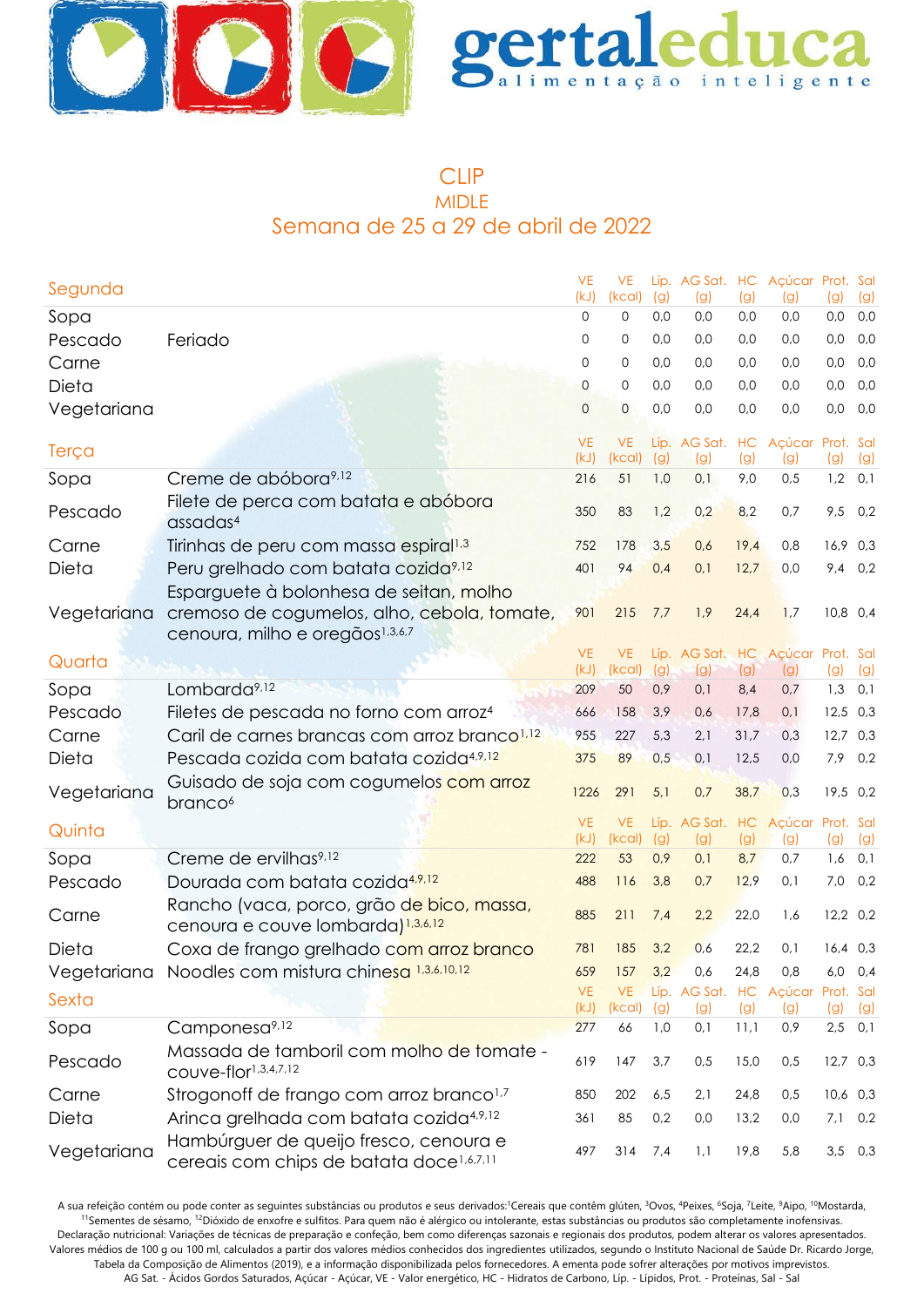



#### CLIP MIDLE Semana de 2 a 6 de maio de 2022

|             | <u>JAHII JU O DI SIDU DIIDI IJU O</u>                                                             | uc                | ZUZZ                |            |                                         |            |            |                  |            |
|-------------|---------------------------------------------------------------------------------------------------|-------------------|---------------------|------------|-----------------------------------------|------------|------------|------------------|------------|
| Segunda     |                                                                                                   | <b>VE</b><br>(kJ) | <b>VE</b><br>(kcal) | (g)        | Líp. AG Sat. HC Açúcar Prot. Sal<br>(g) | (g)        | (g)        | (g)              | (g)        |
| Sopa        | Creme de ervilhas <sup>9,12</sup>                                                                 | 222               | 53                  | 0,9        | 0,1                                     | 8,7        | 0,7        | 1,6              | 0,1        |
| Pescado     | Bolinhos de bacalhau com arroz de<br>tomate <sup>1,2,3,4,5,6,7,8,9,10,11,12,14</sup>              | 878               | 429                 | 11,9       | 1,7                                     | 28,6       | 0,5        | 9,5 0,8          |            |
| Carne       | Chili de carne com arroz                                                                          | 1105              | 264                 | 9,9        | 3,0                                     | 27,2       | 0,3        | $16,5$ 0,2       |            |
| Dieta       | Carne de vaca cozida com arroz                                                                    | 893               | 212                 | 6,6        | 2,4                                     | 22,5       | 0,1        | 15,3 0,2         |            |
| Vegetariana | Caril de legumes com couscous e ovo<br>raspado <sup>1,3,12</sup>                                  | 870               | 207                 | 7,8        | 2,7                                     | 23,2       | 1,5        | $9,2$ 0,3        |            |
| Terça       |                                                                                                   | <b>VE</b><br>(kJ) | <b>VE</b><br>(kcal) | (g)        | Líp. AG Sat. HC Açúcar Prot. Sal<br>(g) | (g)        | (g)        | (g)              | (g)        |
| Sopa        | Cenoura <sup>9,12</sup>                                                                           | 211               | 50                  | 1,0        | 0,1                                     | 8,6        | 0,4        | $1,3$ 0,1        |            |
| Pescado     | Lombinhos de salmão em cama de espinafres<br>com massa lacinhos <sup>1,4,9,10,11</sup>            | 1092              | 260                 | 13,3       | 2,6                                     | 22,2       | 1,3        | $12,6$ 0,3       |            |
| Carne       | Coxa de frango no forno com batata assada <sup>9,12</sup>                                         | 471               | 112                 | 2,8        | 0,5                                     | 11,9       | 0,1        | 8,6 0,2          |            |
| Dieta       | Perca grelhada com arroz <sup>4</sup>                                                             | 687               | 163                 | 2,4        | 0,4                                     | 21,1       | 0,1        | 13,8 0,4         |            |
| Vegetariana | Feijoada de abóbora com cenoura, couve e<br>arroz de tomilho                                      | 989               | 235                 | 3,0        | 0,4                                     | 43,3       | 0,7        | $8,2$ 0,2        |            |
| Quarta      |                                                                                                   | <b>VE</b>         | <b>VE</b>           |            | Líp. AG Sat. HC Açúcar Prot. Sal        |            |            |                  |            |
| Sopa        | Creme de legumes <sup>9,12</sup>                                                                  | (kJ)<br>205       | (kcal)<br>49        | (g)<br>0,9 | (g)<br>0,1                              | (g)<br>8,3 | (g)<br>0,6 | (g)<br>1,3       | (g)<br>0,1 |
| Pescado     | Truta grelhada com batata assada <sup>4,9,12</sup>                                                | 422               | 100                 | 1,9        | 0,3                                     | 12,9       | 0,0        | 7,1              | 0,1        |
| Carne       | Fêveras de porco estufadas com arroz branco                                                       | 721               | 171                 | 5,6        | 1,5                                     | 12,0       | 0,1        | 18,10,2          |            |
| Dieta       | Robalo grelhado com batata cozida <sup>4,9,12</sup>                                               | 434               | 103                 | 1,9        | 0,4                                     | 14,4       | 0,0        | 6,4              | 0,2        |
|             | Pizza de queijo, pimentos, cogumelos e                                                            |                   |                     |            |                                         |            |            |                  |            |
| Vegetariana | orégãos <sup>1,7</sup>                                                                            | 626               | 149                 | 6,5        | 3,0                                     | 16,3       | 2,6        | 5,7 0,5          |            |
| Quinta      |                                                                                                   | <b>VE</b>         | <b>VE</b>           |            | Líp. AG Sat. HC Açúcar Prot. Sal        |            |            |                  |            |
| Sopa        | Feijão-verde <sup>9,12</sup>                                                                      | (kJ)<br>213       | (kcal)<br>50        | (g)<br>0,9 | (g)<br>0,1                              | (g)<br>8,6 | (g)<br>0,7 | (g)<br>1,3       | (g)<br>0,1 |
| Pescado     | Filetes de solha no forno com arroz <sup>4</sup>                                                  | 693               | 164                 | 4,1        | 0,6                                     | 17,8       | 0,1        | $13,7$ 0,3       |            |
| Carne       | Peru assado com mel e lacinhos <sup>1,12</sup>                                                    | 808               | 191                 | 3,5        | 0,8                                     | 22,1       | 3,1        | $16,7$ 0,3       |            |
| Dieta       | Peru grelhado com arroz branco                                                                    | 766               | 181                 | 2,4        | 0,4                                     | 22,2       | 0,1        | $17,3$ 0,3       |            |
|             | Hambúrguer de feijão preto com fatia de                                                           |                   |                     |            |                                         |            |            |                  |            |
| Vegetariana | queijo cheddar, cenoura com batatas<br>douradas <sup>1,3,6,7,8,9,11,12,13</sup>                   | 570               | 135                 | 3,2        | 0,8                                     | 20,6       | 0,6        | 5,2 0,2          |            |
| Sexta       |                                                                                                   | <b>VE</b><br>(kJ) | <b>VE</b><br>(kcal) | (g)        | Líp. AG Sat. HC Açúcar Prot. Sal        |            |            |                  |            |
| Sopa        | Brócolos <sup>9,12</sup>                                                                          | 218               | 52                  | 1,0        | (g)<br>0,1                              | (g)<br>8,8 | (g)<br>0,5 | (g)<br>$1,3$ 0,1 | (g)        |
| Pescado     | Pescada com batata cozida <sup>4,9,12</sup>                                                       | 375               | 89                  | 0,5        | 0,1                                     | 12,5       | 0,0        | 7,9 0,2          |            |
| Carne       | Guisado de carne de vaca com batata<br>assada <sup>9,12</sup>                                     | 523               | 124                 | 4,5        | 1,3                                     | 12,0       | 0,1        | $7,9$ 0,1        |            |
| Dieta       | Frango grelhado com arroz                                                                         | 767               | 182                 | 2,8        | 0,6                                     | 21,5       | 0,1        | 17,2 0,3         |            |
| Vegetariana | Pimento recheado com quinoa, cenoura,<br>ervilhas e queijo gratinado - tomate <sup>1,6,7,11</sup> | 380               | 90                  | 2,7        | 0,6                                     | 11,8       | 3,0        | $3,5$ 0,2        |            |

A sua refeição contém ou pode conter as seguintes substâncias ou produtos e seus derivados: Cereais que contêm glúten, <sup>2</sup>Crustáceos, <sup>3</sup>Ovos, <sup>4</sup>Peixes, <sup>5</sup>Amendoins, <sup>6</sup>Soja, <sup>7</sup>Leite, <sup>8</sup>Frutos de casca rija, <sup>9</sup>Aipo, <sup>10</sup>Mostarda, <sup>11</sup>Sementes de sésamo, <sup>12</sup>Dióxido de enxofre e sulfitos, <sup>13</sup>Tremoço, <sup>14</sup>Moluscos. Para quem não é alérgico ou intolerante, estas substâncias ou produtos são completamente inofensivas.

Declaração nutricional: Variações de técnicas de preparação e confeção, bem como diferenças sazonais e regionais dos produtos, podem alterar os valores apresentados. Valores médios de 100 g ou 100 ml, calculados a partir dos valores médios conhecidos dos ingredientes utilizados, segundo o Instituto Nacional de Saúde Dr. Ricardo Jorge, Tabela da Composição de Alimentos (2019), e a informação disponibilizada pelos fornecedores. A ementa pode sofrer alterações por motivos imprevistos. AG Sat. - Ácidos Gordos Saturados, Açúcar - Açúcar, VE - Valor energético, HC - Hidratos de Carbono, Líp. - Lípidos, Prot. - Proteínas, Sal - Sal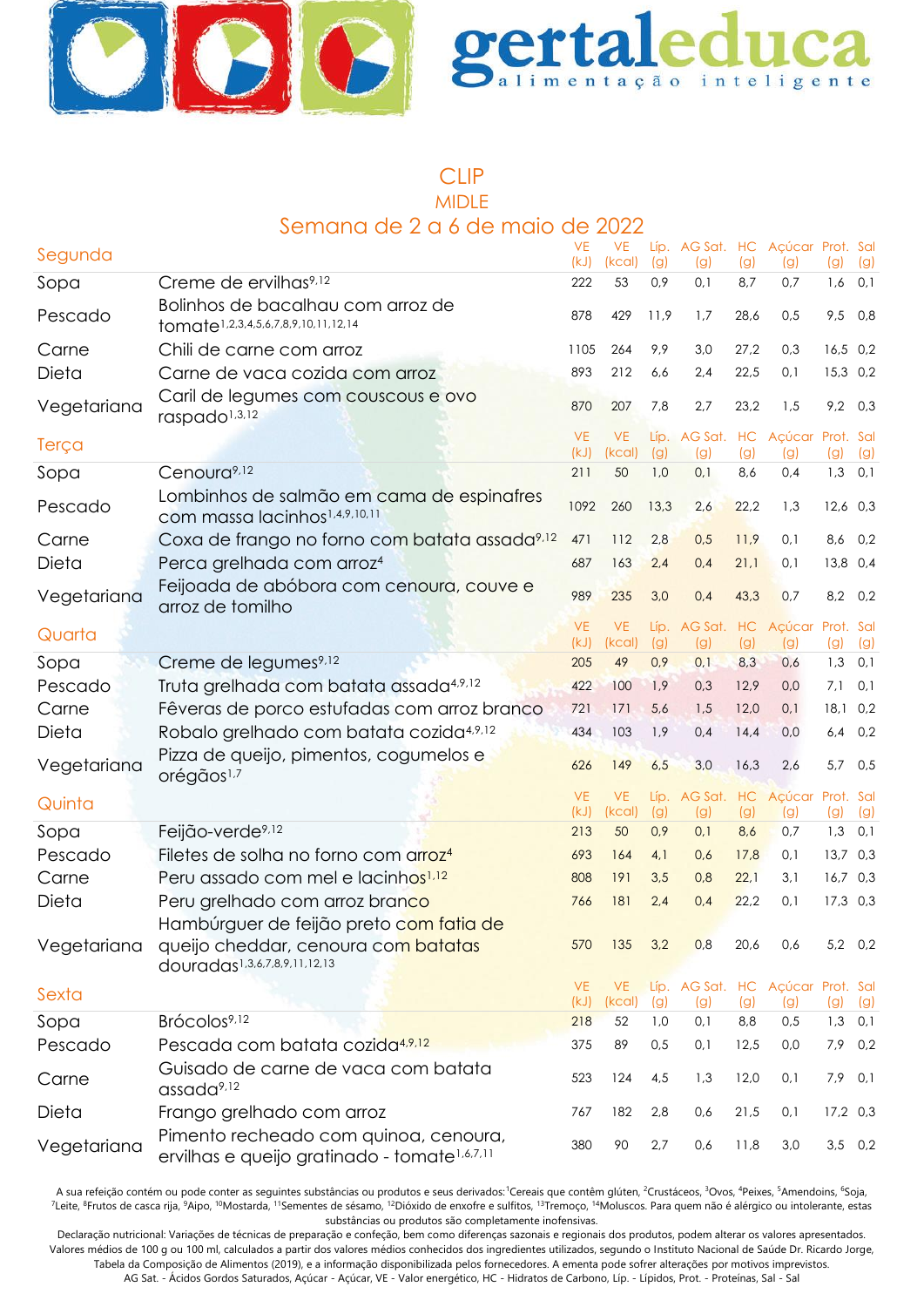



#### CLIP MIDLE Semana de 9 a 13 de maio de 2022

| Segunda     |                                                                                                     | <b>VE</b><br>(kJ) | <b>VE</b><br>(kcal) | (g)        | Líp. AG Sat. HC Açúcar Prot. Sal<br>(g) | (g)        | (g)                     | (g)              | (g)        |
|-------------|-----------------------------------------------------------------------------------------------------|-------------------|---------------------|------------|-----------------------------------------|------------|-------------------------|------------------|------------|
| Sopa        | Camponesa <sup>9,12</sup>                                                                           | 277               | 66                  | 1,0        | 0,1                                     | 11,1       | 0,9                     | 2,5              | 0,1        |
| Pescado     | Filetes de pescada com molho de ervas e<br>salada de batata e macedónia <sup>1,3,4,9,10,11,12</sup> | 414               | 224                 | 5,5        | 0,9                                     | 10,4       | 0,0                     | 8,9              | 0,3        |
| Carne       | Strogonoff de peru com arroz de ervilhas <sup>1,7</sup>                                             | 696               | 165                 | 4,6        | 1,5                                     | 17,4       | 0,4                     | 13,0 0,2         |            |
| Dieta       | Peru grelhado com batata cozida e couve-<br>flor <sup>9,12</sup>                                    | 389               | 92                  | 0,4        | 0,1                                     | 12,3       | 0,1                     | 9,1              | 0,2        |
| Vegetariana | Crumble de abóbora com maçãs e grão-de-<br>bico com aroma de mell                                   | 654               | 156                 | 3,7        | 0,5                                     | 23,5       | 7,6                     | 5,1              | 0,3        |
| Terça       |                                                                                                     | <b>VE</b><br>(kJ) | <b>VE</b><br>(kcal) | (g)        | Líp. AG Sat. HC<br>(g)                  | (g)        | Açúcar Prot. Sal<br>(g) | (g)              | (g)        |
| Sopa        | Macedónia <sup>9,12</sup>                                                                           | 212               | 50                  | 0,9        | 0,1                                     | 8,6        | 0,6                     | $1,3$ 0,1        |            |
| Pescado     | Lombinhos de perca estufado com molho de<br>tomate e arroz de cenoura <sup>4,7,12</sup>             | 654               | 156                 | 4,9        | 0,7                                     | 16,3       | 0,5                     | $11,1$ 0,3       |            |
| Carne       | Lasanha bolonhesa <sup>1,3,6,7,12</sup>                                                             | 1072              | 260                 | 11,9       | 4,7                                     | 22,5       | 0,9                     | $14,4$ 0,3       |            |
| Dieta       | Lombo de perca grelhado com batata cozida<br>e legumes <sup>4,9,12</sup>                            | 352               | 83                  | 0,5        | 0,1                                     | 11,8       | 0,3                     | 7,3              | 0,2        |
| Vegetariana | Lasanha de abobrinha <sup>1,3,6,7</sup>                                                             | 939               | 230                 | 6,8        | 2,9                                     | 33,2       | 1,7                     | 8,8              | 0,4        |
| Quarta      |                                                                                                     | <b>VE</b><br>(kJ) | <b>VE</b>           |            | Líp. AG Sat. HC Açúcar                  |            |                         | Prot. Sal        |            |
| Sopa        | Alho-francês <sup>9,12</sup>                                                                        | 216               | (kcal)<br>51        | (g)<br>1,0 | (g)<br>0,1                              | (g)<br>8,8 | (g)<br>0,4              | (g)<br>$1,3$ 0,1 | (g)        |
| Pescado     | Filete de bacalhau fresco no forno com batata<br>assada <sup>4,9,12</sup>                           | 422               | 100                 | 2,4        | 0,4                                     | 12,2       | 0,1                     | 6,8              | 0,2        |
| Carne       | Lombo de porco com arroz de açafrão <sup>12</sup>                                                   | 949               | 227                 | 11,1       | 3,2                                     | 16,6       | 0,2                     | 13,7 0,3         |            |
| Dieta       | Frango grelhado com massa penne <sup>1,6</sup>                                                      | 768               | 181                 | 2,3        | 0,7                                     | 21,2       | 1,2                     | 18,9 0,4         |            |
| Vegetariana | Seitan com molho de natas de soja, ervilhas,<br>cogumelos e massa penne <sup>1,3,5,6,9,10,12</sup>  | 782               | 186                 | 5,0        | 1,0                                     | 23,2       | 1,9                     | $11,2$ 0.6       |            |
| Quinta      |                                                                                                     | <b>VE</b><br>(kJ) | <b>VE</b><br>(kcal) | (g)        | Líp. AG Sat. HC Açúcar Prot. Sal<br>(g) | (g)        | (g)                     | (g)              | (g)        |
| Sopa        | Caldo verde <sup>1,6,9,12</sup>                                                                     | 257               | 61                  | 1,9        | 0,5                                     | 8,6        | 0,2                     | 1,9              | 0,2        |
| Pescado     | Truta recheada com bacon com arroz de<br>cenoura <sup>1,4,6,7</sup>                                 | 818               | 195                 | 6,4        | 1,4                                     | 22,9       | 0,6                     | 10,8 0,5         |            |
| Carne       | Frango assado com batata assada <sup>9,12</sup>                                                     | 471               | 112                 | 2,8        | 0,5                                     | 11,9       | 0,1                     | 8,6              | 0,2        |
| Dieta       | Dourada grelhada com arroz e legumes <sup>4</sup>                                                   | 843               | 201                 | 6,6        | 1,3                                     | 22,4       | 0,6                     | $12,3$ 0,4       |            |
| Vegetariana | Almôndegas de grão-de-bico com esparquete<br>e molho de tomate <sup>1,3,7,12</sup>                  | 1357              | 322                 | 7,8        | 1,1                                     | 48,9       | 2,5                     | $11,1$ 0,2       |            |
| Sexta       |                                                                                                     | <b>VE</b>         | <b>VE</b>           |            | Líp. AG Sat. HC Açúcar Prot. Sal        |            |                         |                  |            |
| Sopa        | Creme de legumes <sup>9,12</sup>                                                                    | (kJ)<br>205       | (kcal)<br>49        | (g)<br>0,9 | (g)<br>0,1                              | (g)<br>8,3 | (g)<br>0,6              | (g)<br>1,3       | (g)<br>0,1 |
| Pescado     | Empadão de salmão - alface <sup>3,4,7,12</sup>                                                      | 696               | 167                 | 11,5       | 2,2                                     | 7,0        | 0,3                     | 8,4              | 0,1        |
| Carne       | Carne de vaca estufada com esparguete <sup>1,3,12</sup>                                             | 811               | 193                 | 6,8        | 2,2                                     | 17,5       | 0,8                     | $14,1$ 0,2       |            |
| Dieta       | Carne de vaca cozida com batata cozida <sup>9,12</sup>                                              | 461               | 109                 | 2,5        | 1,1                                     | 12,8       | 0,0                     | 8,3 0,1          |            |
| Vegetariana | Muffins de queijo <sup>1,3,7</sup>                                                                  | 864               | 206                 | 7,2        | 3,6                                     | 24,3       | 4,8                     | $11,4$ 1,1       |            |

A sua refeição contém ou pode conter as seguintes substâncias ou produtos e seus derivados:<sup>1</sup>Cereais que contêm glúten, <sup>3</sup>Ovos, <sup>4</sup>Peixes, <sup>5</sup>Amendoins, <sup>6</sup>Soja, <sup>7</sup>Leite, <sup>9</sup>Aipo, <sup>10</sup>Mostarda, <sup>11</sup>Sementes de sésamo, <sup>12</sup>Dióxido de enxofre e sulfitos. Para quem não é alérgico ou intolerante, estas substâncias ou produtos são completamente inofensivas. Declaração nutricional: Variações de técnicas de preparação e confeção, bem como diferenças sazonais e regionais dos produtos, podem alterar os valores apresentados. Valores médios de 100 g ou 100 ml, calculados a partir dos valores médios conhecidos dos ingredientes utilizados, segundo o Instituto Nacional de Saúde Dr. Ricardo Jorge, Tabela da Composição de Alimentos (2019), e a informação disponibilizada pelos fornecedores. A ementa pode sofrer alterações por motivos imprevistos.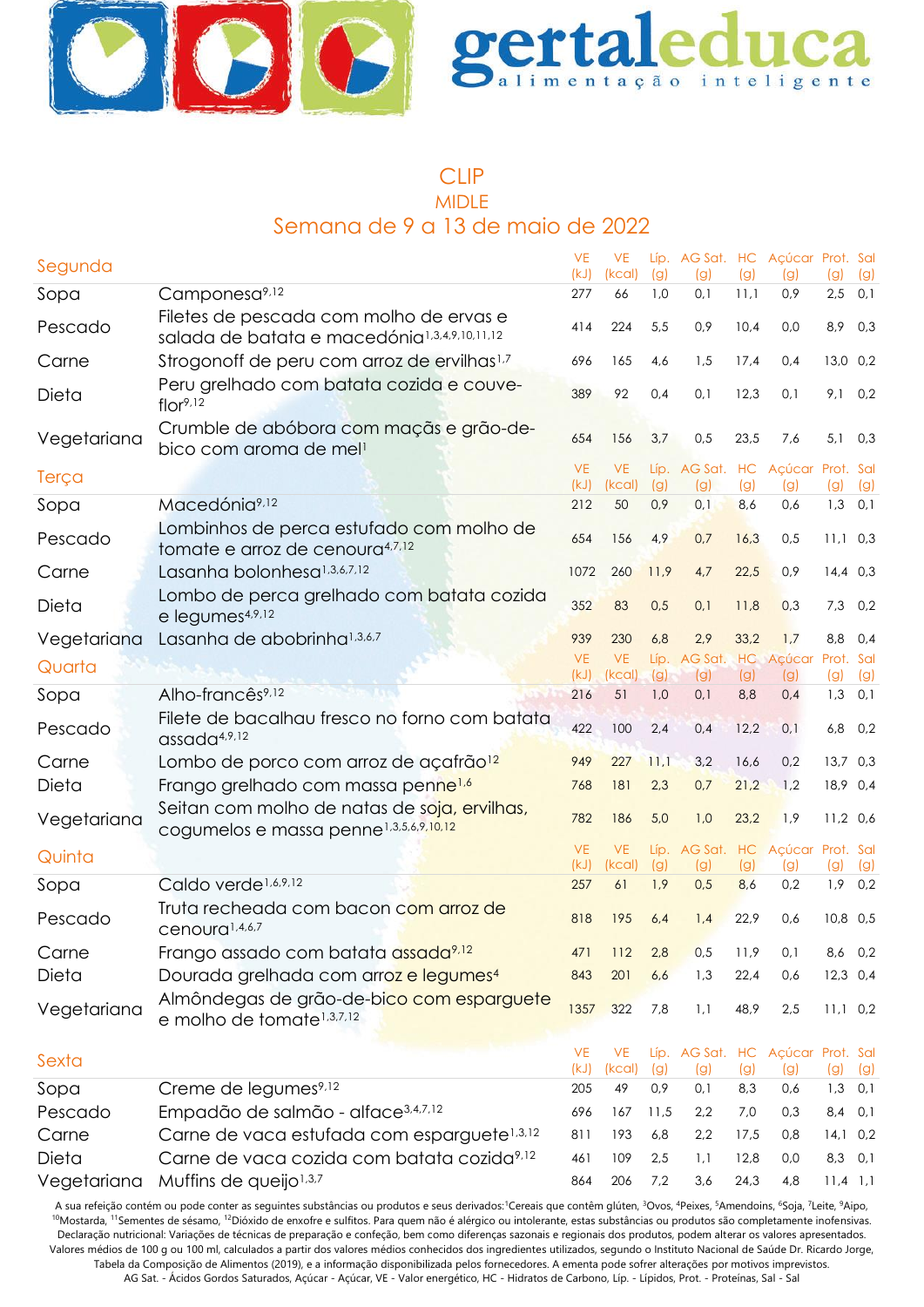



## Semana de 16 a 20 de maio de 2022

| Segunda     |                                                                                           | <b>VE</b><br>(kJ) | <b>VE</b><br>(kcal) | (g)        | (g)                    | (g)         | Líp. AG Sat. HC Açúcar Prot. Sal<br>(g) | (g)              | (g)        |
|-------------|-------------------------------------------------------------------------------------------|-------------------|---------------------|------------|------------------------|-------------|-----------------------------------------|------------------|------------|
| Sopa        | Creme de abóbora <sup>9,12</sup>                                                          | 216               | 51                  | 1,0        | 0,1                    | 9,0         | 0,5                                     | 1,2              | 0,1        |
| Pescado     | Lasanha de atum <sup>1,3,4,6,7</sup>                                                      | 1089              | 264                 | 11,0       | 3,3                    | 25,8        | 0,9                                     | $14,9$ 1,0       |            |
| Carne       | Empadas de frango com arroz de<br>ervilhas <sup>1,2,3,4,5,6,7,8,9,10,11,12,13,14</sup>    | 1241              | 296                 | 17,7       | 9,1                    | 33,3        | 0,1                                     | 7,5              | 1,2        |
| Dieta       | Pescada grelhada com batata cozida <sup>4,9,12</sup>                                      | 373               | 88                  | 0,5        | 0,1                    | 12,4        | 0,0                                     | 7,9              | 0,2        |
| Vegetariana | Goulash de cogumelos <sup>7,9,12</sup>                                                    | 452               | 108                 | 3,7        | 0,5                    | 15,6        | 0.4                                     | 2,2              | 0,2        |
| Terça       |                                                                                           | <b>VE</b><br>(kJ) | <b>VE</b><br>(kcal) | (g)        | Líp. AG Sat. HC<br>(g) | (g)         | Açúcar<br>(g)                           | Prot. Sal<br>(g) | (g)        |
| Sopa        | Couve-flor9,12                                                                            | 209               | 50                  | 0,9        | 0,1                    | 8,4         | 0,9                                     | $1,3$ 0,1        |            |
| Pescado     | Pescada estufada com tomate e arroz branco <sup>4</sup>                                   | 712               | 169                 | 4,2        | 0,7                    | 19,9        | 0,2                                     | $12,7$ 0,3       |            |
| Carne       | Jardineira de carnes (porco e frango) e<br>legumes                                        | 483               | 115                 | 4,0        | 1,0                    | 11,1        | 1,0                                     | 8,0 0,1          |            |
| Dieta       | Frango grelhado com arroz branco                                                          | 781               | 185                 | 3,2        | 0,6                    | 22,2        | 0,1                                     | $16,4$ 0,3       |            |
|             | Tofu com capa de broa, ervilhas e batata                                                  |                   |                     |            |                        |             |                                         |                  |            |
| Vegetariana | assada <sup>1,6,9,12</sup>                                                                | 489               | 116                 | 3,5        | 0,6                    | 15,7        | 0,1                                     | 4,4              | 0,3        |
| Quarta      |                                                                                           | <b>VE</b>         | <b>VE</b>           |            | Líp. AG Sat. HC        |             | Açúcar Prot. Sal                        |                  |            |
| Sopa        | Penca <sup>9,12</sup>                                                                     | (kJ)<br>212       | (kcal)<br>50        | (g)<br>0,9 | (g)<br>0,1             | (g)<br>8,5  | (g)<br>0,8                              | (g)<br>1,3       | (g)<br>0,1 |
|             | Robalo no forno com legumes assados e                                                     |                   |                     |            |                        |             |                                         |                  |            |
| Pescado     | batata assada4,9,12                                                                       | 474               | 113                 | 4,7        | 0,8                    | 11,8        | 0,5                                     | $5,2$ 0,2        |            |
| Carne       | Perna de peru estufada com molho de ervas e<br>massa farfalle <sup>1,9,10,11</sup>        | 850               | 202                 | 9,0        | 2,4                    | 15,3        | 1,1                                     | $15,0$ 0,4       |            |
| Dieta       | Robalo grelhado com batatinha <sup>4</sup>                                                | 514               | 122                 | 4,5        | 0,9                    | 12,2        | 0,8                                     | 7,8              | 0,2        |
|             | Massa com legumes estufados (courgete,                                                    |                   |                     |            |                        |             |                                         |                  |            |
| Vegetariana | cenoura, beringela, pimentos e cogumelos)<br>com pesto de tomate 1,3,8                    | 723               | 172                 | 4,1        | 0,6                    | 27,7        | 4,3                                     | 5,6 0,6          |            |
| Quinta      |                                                                                           | <b>VE</b><br>(kJ) | <b>VE</b><br>(kcal) |            |                        |             | Líp. AG Sat. HC Açúcar Prot. Sal        |                  |            |
| Sopa        | Espinafres <sup>9,12</sup>                                                                | 208               | 49                  | (g)<br>1,0 | (g)<br>0,1             | (g)<br>8,2  | (g)<br>0,7                              | (g)<br>1,4       | (g)<br>0,1 |
| Pescado     | Solha dourada com arroz de ervilhas -<br>tomate <sup>1,3,4</sup>                          | 738               | 393                 | 8,5        | 1,4                    | 25,7        | 0,2                                     | $11,5$ 0,3       |            |
| Carne       | Carne de porco dourada com arroz                                                          | 1033              | 246                 | 11,8       | 3,4                    | 20,3        | 0,1                                     | $14,3$ 0,3       |            |
| Dieta       | Peito de peru grelhado com arroz branco                                                   | 766               | 181                 | 2,4        | 0,4                    | 22,2        | 0,1                                     | $17,3$ 0,3       |            |
| Vegetariana | Batatas assadas com cogumelos, curgete, ovo<br>às rodelas e ervas aromáticas <sup>3</sup> | 458               | 109                 | 4,4        | 1,0                    | 10,7        | 0,7                                     | $6,0$ $0,2$      |            |
| Sexta       |                                                                                           | <b>VE</b>         | <b>VE</b>           |            |                        |             | Líp. AG Sat. HC Açúcar Prot. Sal        |                  |            |
| Sopa        | Creme de lentilhas <sup>1,6,9,10,11,12</sup>                                              | (kJ)<br>324       | (kcal)<br>77        | (g)<br>1,0 | (g)<br>0,1             | (g)<br>12,8 | (g)<br>0,5                              | (g)<br>$3,3$ 0,1 | (g)        |
|             | Bacalhau gratinado (baca <mark>lhau, batata e molho</mark>                                |                   |                     |            |                        |             |                                         |                  |            |
| Pescado     | branco) 1,4,5,6,7,9,10,11                                                                 | 675               | 162                 | 7,7        | 1,9                    | 15,3        | 0,3                                     | $7,6$ 1,1        |            |
| Carne       | Carne de vaca guisada com massa fusilli <sup>1,3,12</sup>                                 | 840               | 200                 | 7,1        | 2,3                    | 18,1        | 0,8                                     | 14,6 0,2         |            |
| Dieta       | Bacalhau fresco cozido com batatas<br>salteadas4,9,12                                     | 401               | 95                  | 1,3        | 0,2                    | 12,7        | 0,0                                     | $7,4$ 0,2        |            |
| Vegetariana | Caril de grão e abóbora com base de tomate<br>e leite <sup>7,12</sup>                     | 995               | 238                 | 11,5       | 3,3                    | 22,6        | 2,2                                     | 8,2 0,3          |            |

A sua refeição contém ou pode conter as seguintes substâncias ou produtos e seus derivados: Cereais que contêm glúten, <sup>2</sup>Crustáceos, <sup>3</sup>Ovos, <sup>4</sup>Peixes, <sup>5</sup>Amendoins, <sup>6</sup>Soja, <sup>7</sup>Leite, <sup>8</sup>Frutos de casca rija, <sup>9</sup>Aipo, <sup>10</sup>Mostarda, <sup>11</sup>Sementes de sésamo, <sup>12</sup>Dióxido de enxofre e sulfitos, <sup>13</sup>Tremoço, <sup>14</sup>Moluscos. Para quem não é alérgico ou intolerante, estas substâncias ou produtos são completamente inofensivas.

Declaração nutricional: Variações de técnicas de preparação e confeção, bem como diferenças sazonais e regionais dos produtos, podem alterar os valores apresentados. Valores médios de 100 g ou 100 ml, calculados a partir dos valores médios conhecidos dos ingredientes utilizados, segundo o Instituto Nacional de Saúde Dr. Ricardo Jorge, Tabela da Composição de Alimentos (2019), e a informação disponibilizada pelos fornecedores. A ementa pode sofrer alterações por motivos imprevistos. AG Sat. - Ácidos Gordos Saturados, Açúcar - Açúcar, VE - Valor energético, HC - Hidratos de Carbono, Líp. - Lípidos, Prot. - Proteínas, Sal - Sal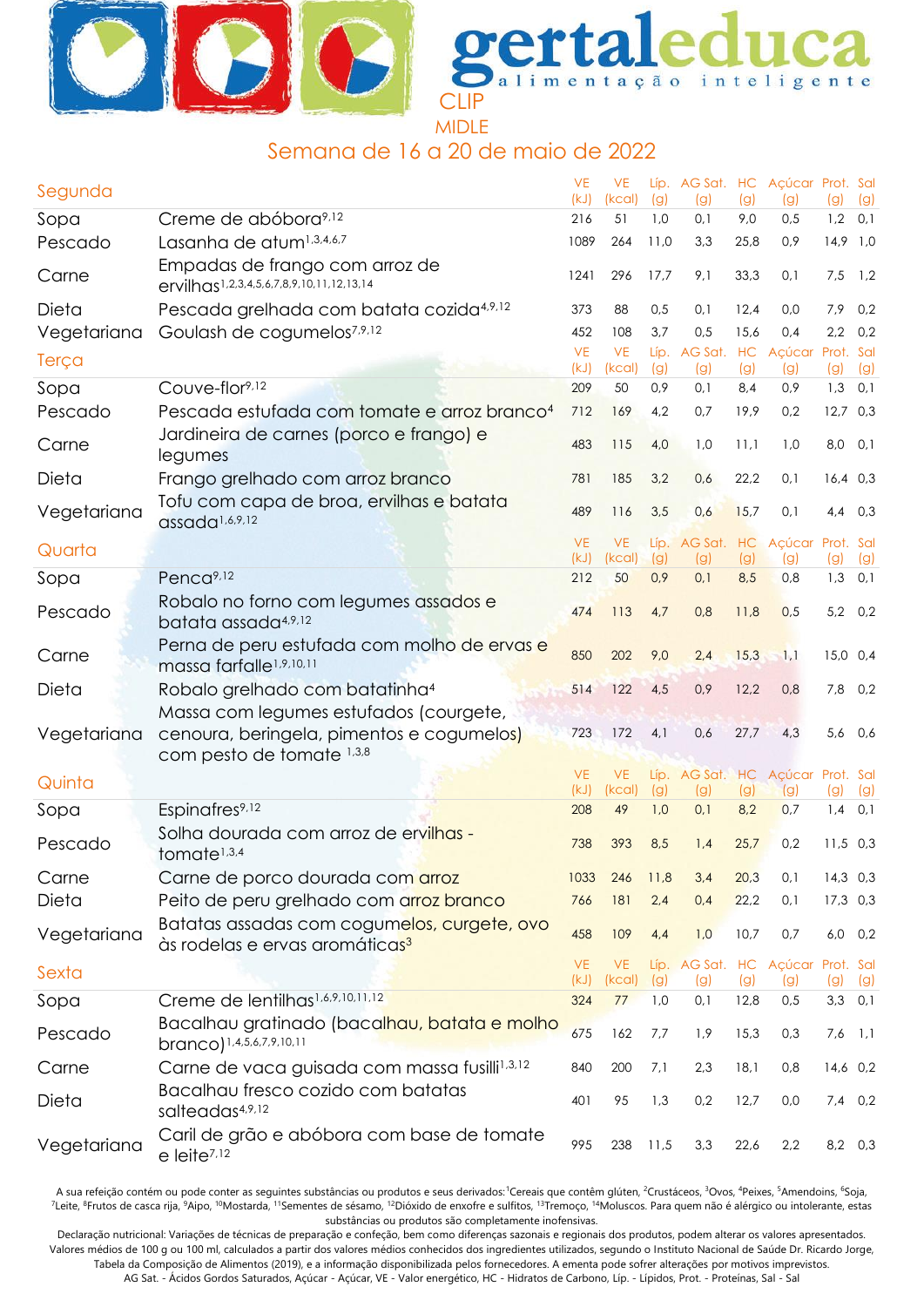



## Semana de 23 a 27 de maio de 2022

| Segunda     |                                                                                                  | <b>VE</b><br>(kJ) | <b>VE</b><br>(kcal) | (g)        | (g)                    | (g)         | Líp. AG Sat. HC Açúcar Prot. Sal<br>(g) | (g)                | (g)        |
|-------------|--------------------------------------------------------------------------------------------------|-------------------|---------------------|------------|------------------------|-------------|-----------------------------------------|--------------------|------------|
| Sopa        | Creme de legumes <sup>9,12</sup>                                                                 | 205               | 49                  | 0,9        | 0,1                    | 8,3         | 0,6                                     | $1,3$ 0,1          |            |
| Pescado     | Lombos de salmão grelhado com batata<br>assada <sup>4,9,12</sup>                                 | 679               | 162                 | 9,2        | 1,7                    | 11,7        | 0,0                                     | 7,5                | 0,1        |
| Carne       | Croquetes de carne (vaca, porco e enchidos)<br>com arroz de abóbora1,2,3,4,5,6,7,8,9,10,11,12,14 | 983               | 459                 | 13,0       | 3,8                    | 34,7        | 1,0                                     | 7,6                | 1,0        |
| Dieta       | Frango grelhado com batata cozida <sup>9,12</sup>                                                | 407               | 96                  | 0,7        | 0,2                    | 12,5        | 0,0                                     | 9,4                | 0,2        |
| Vegetariana | Couscous com cenoura, ervilhas e feijão-verde,<br>ovo raspado e passas <sup>1,3,8</sup>          | 716               | 171                 | 5,8        | 1,4                    | 20,8        | 10,6                                    | 8,6                | 0,4        |
| Terça       |                                                                                                  | <b>VE</b><br>(kJ) | <b>VE</b><br>(kcal) | (g)        | (g)                    | (g)         | Líp. AG Sat. HC Açúcar Prot. Sal<br>(g) | (g)                | (g)        |
| Sopa        | Nabos <sup>9,12</sup>                                                                            | 210               | 50                  | 0,9        | 0,1                    | 8,5         | 0,7                                     | 1,3                | 0,1        |
| Pescado     | Pescada estufada com massa lacinhos <sup>1,4</sup>                                               | 698               | 166                 | 3,4        | 0,7                    | 19,0        | 1,1                                     | $14,6$ 0,3         |            |
| Carne       | Cubos de frango no forno com esparguete e<br>cenoura <sup>1,3</sup>                              | 763               | 181                 | 2,8        | 0,5                    | 22,4        | 1,3                                     | $15,7$ 0,3         |            |
| Dieta       | Pescada cozida com arroz branco <sup>4</sup>                                                     | 702               | 166                 | 2,5        | 0,4                    | 21,4        | 0,1                                     | $14,2$ 0,3         |            |
| Vegetariana | Pizza primavera (molho de tomate, queijo,<br>pimento vermelho, milho e cebola ) <sup>1,6,7</sup> | 832               | 198                 | 7,0        | 3,4                    | 25,4        | 4,1                                     | $7,6$ 1,0          |            |
| Quarta      |                                                                                                  | <b>VE</b>         | <b>VE</b>           |            | Líp. AG Sat. HC Açúcar |             |                                         | Prot. Sal          |            |
| Sopa        | Repolho com grão <sup>9,12</sup>                                                                 | (kJ)<br>295       | (kcal)<br>70        | (g)<br>1,2 | (g)<br>0,2             | (g)<br>11,4 | (g)<br>0,9                              | (g)<br>2,4         | (g)<br>0,1 |
|             | Carapau assado com ervas aromáticas e                                                            |                   |                     |            |                        |             |                                         |                    |            |
| Pescado     | batata e cenoura assadas4,9,12                                                                   | 407               | 97                  | 3,0        | 0,5                    | 10,5        | 0,8                                     | $6,3$ $0,2$        |            |
| Carne       | Costeletas de porco grelhadas com feijão<br>preto com arroz <sup>6,12</sup>                      | 1144              | 275                 | 21,2       | 4,1                    | 12,4        | 0,4                                     | 8,2 0,2            |            |
| Dieta       | Peru grelhado com massa farfalle <sup>1</sup>                                                    | 752               | 177                 | 1,4        | 0,5                    | 21,2        | 1,2                                     | 19,9 0,3           |            |
| Vegetariana | Legumes à brás1,3,5,6,7,8,9,10,12                                                                | 1209              | 289                 | 13,6       | 4,5                    | 29,0        | 0,6                                     | 8,7                | 0,5        |
| Quinta      |                                                                                                  | <b>VE</b>         | <b>VE</b>           |            | Líp. AG Sat. HC Açúcar |             |                                         | Prot. Sal          |            |
| Sopa        | Canja de galinha <sup>1,3</sup>                                                                  | (kJ)<br>268       | (kcal)<br>63        | (g)<br>0,4 | (g)<br>0,1             | (g)<br>9,5  | (g)<br>0,0                              | (g)<br>$5,0$ $0,2$ | (g)        |
| Pescado     | Caril de peixe (tamboril e arinca) com arroz de<br>legumes <sup>1,4,12</sup>                     | 753               | 178                 | 3,0        | 0,9                    | 26,4        | 0,5                                     | $10,4$ 0,2         |            |
| Carne       | Frango assado com batata assada <sup>9,12</sup>                                                  | 469               | 111                 | 2,8        | 0,5                    | 11,8        | 0,1                                     | 8,6 0,2            |            |
| Dieta       | Arinca grelhada com arroz branco <sup>4</sup>                                                    | 714               | 169                 | 2,0        | 0,3                    | 24,0        | 0,1                                     | $13,3$ 0,3         |            |
| Vegetariana | Chili vegetariano (com soja) - cenoura<br>raspada <sup>6,9,10,11</sup>                           | 987               | 234                 | 2,7        | 0,3                    | 36,0        | 0,5                                     | $15,7$ 0,1         |            |
| Sexta       |                                                                                                  | <b>VE</b><br>(kJ) | <b>VE</b><br>(kcal) | (g)        | (g)                    | (g)         | Líp. AG Sat. HC Açúcar Prot. Sal<br>(g) | (g)                | (g)        |
| Sopa        | Creme de cenoura <sup>9,12</sup>                                                                 | 211               | 50                  | 1,0        | 0,1                    | 8,6         | 0,4                                     | $1,3$ 0,1          |            |
| Pescado     | Peixe-espada grelhado com batatas salteadas<br>e ervas aromáticas <sup>4,9,12</sup>              | 412               | 98                  | 2,1        | 0,3                    | 12,1        | 0,0                                     | 7,0 0,2            |            |
| Carne       | Caçarola de carne de vaca com arroz de<br>legumes <sup>12</sup>                                  | 748               | 178                 | 6,5        | 2,0                    | 17,1        | 0,6                                     | $11,6$ 0,1         |            |
| Dieta       | Carne de vaca cozida com batata cozida <sup>9,12</sup>                                           | 461               | 109                 | 2,5        | 1,1                    | 12,8        | 0,0                                     | 8,3 0,1            |            |
| Vegetariana | Nhoque de abóbora 1,7                                                                            | 796               | 190                 | 8,1        | 2,4                    | 23,6        | 0,9                                     | 5,4 0,4            |            |

A sua refeição contém ou pode conter as seguintes substâncias ou produtos e seus derivados:<sup>1</sup>Cereais que contêm glúten, <sup>2</sup>Crustáceos, <sup>3</sup>Ovos, <sup>4</sup>Peixes, <sup>5</sup>Amendoins, <sup>6</sup>Soja, <sup>7</sup>Leite, <sup>8</sup>Frutos de casca rija, <sup>9</sup>Aipo, <sup>10</sup>Mostarda, <sup>11</sup>Sementes de sésamo, <sup>12</sup>Dióxido de enxofre e sulfitos, <sup>14</sup>Moluscos. Para quem não é alérgico ou intolerante, estas substâncias ou produtos são completamente inofensivas.

Declaração nutricional: Variações de técnicas de preparação e confeção, bem como diferenças sazonais e regionais dos produtos, podem alterar os valores apresentados. Valores médios de 100 g ou 100 ml, calculados a partir dos valores médios conhecidos dos ingredientes utilizados, segundo o Instituto Nacional de Saúde Dr. Ricardo Jorge, Tabela da Composição de Alimentos (2019), e a informação disponibilizada pelos fornecedores. A ementa pode sofrer alterações por motivos imprevistos.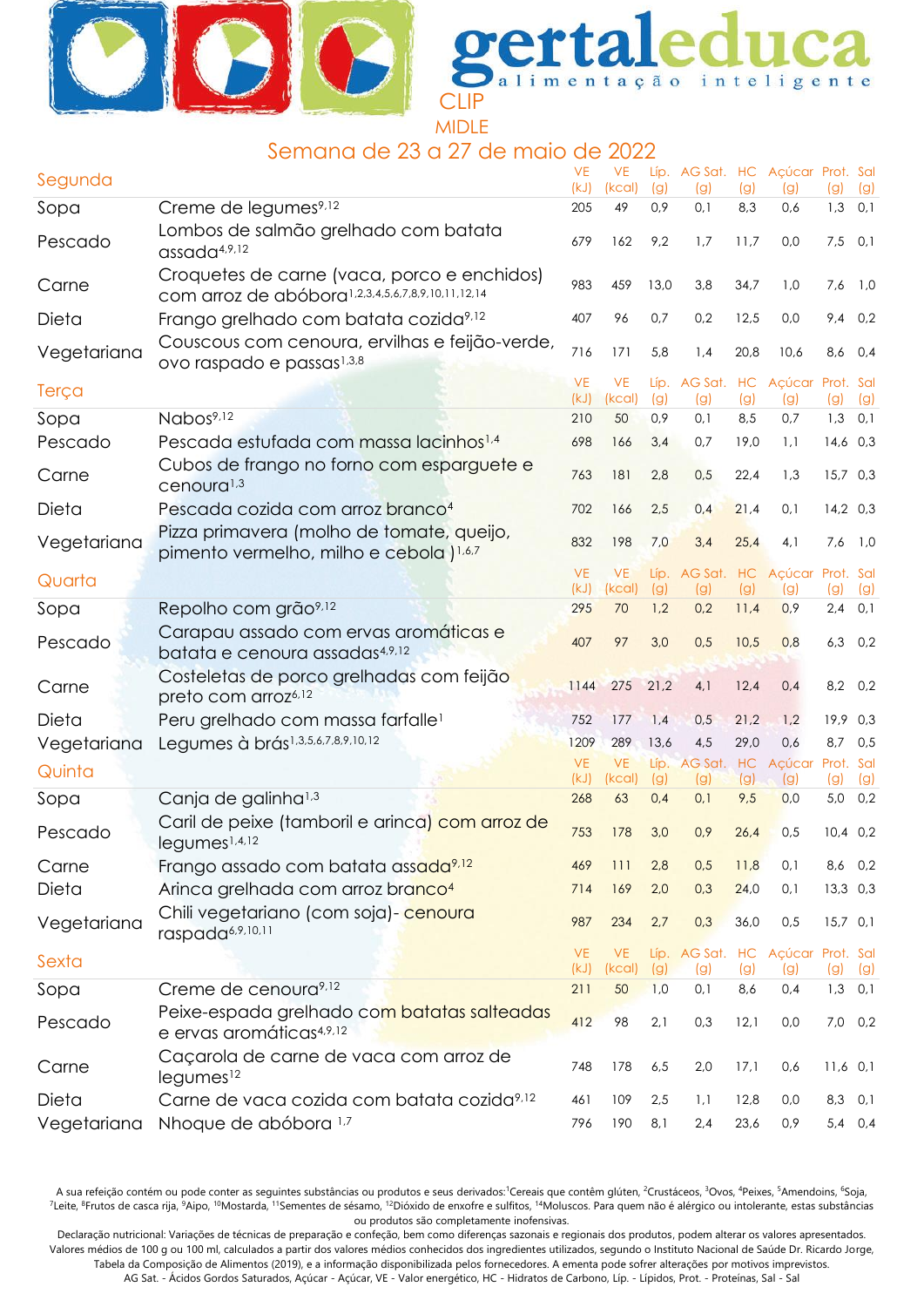



## Semana de 30 de maio a 3 de junho de 2022

| Segunda     |                                                                                            | <b>VE</b><br>(kJ) | <b>VE</b><br>(kcal) | Líp.<br>(g) | АG<br>Sat.<br>(g) | (g)       | HC Açúcar Prot. Sal<br>(g) | (g)        | (g) |
|-------------|--------------------------------------------------------------------------------------------|-------------------|---------------------|-------------|-------------------|-----------|----------------------------|------------|-----|
| Sopa        | Creme de legumes <sup>9,12</sup>                                                           | 205               | 49                  | 0,9         | 0,1               | 8,3       | 0,6                        | $1,3$ 0,1  |     |
| Pescado     | Estufado de salmão com (cenoura e tomate) e<br>fusilli <sup>1,3,4</sup>                    | 1050              | 251                 | 15,9        | 2,9               | 15,3      | 1,0                        | $11,4$ 0,2 |     |
| Carne       | Almôndegas de vaca com arroz branco <sup>1,6,12</sup>                                      | 1117              | 267                 | 12,6        | 2,8               | 27,0      | 0,4                        | $10,7$ 0,9 |     |
| Dieta       | Filete de salmão com arroz branco <sup>4</sup>                                             | 1168              | 279                 | 17.1        | 3,2               | 18,7      | 0,1                        | $12,5$ 0,2 |     |
| Vegetariana | Tarte de brócolos, tomate e açafrão (ovo) <sup>1,3,6,7</sup>                               | 608               | 156                 | 15,7        | 5,6               | 7,2       | 0,7                        | $10,2$ 0,6 |     |
| Terça       |                                                                                            | <b>VE</b><br>(kJ) | <b>VE</b><br>(kcal) | Líp.<br>(g) | AG<br>Sat.<br>(g) | (g)       | HC Açúcar Prot. Sal<br>(g) | (g)        | (g) |
| Sopa        | Lavrador <sup>9,12</sup>                                                                   | 286               | 68                  | 1,0         | 0,1               | 11,5      | 0,8                        | $2,6$ 0,1  |     |
| Pescado     | Bolinhos de bacalhau com arroz de<br>feijão <sup>1,2,3,4,5,6,7,8,9,10,11,12,14</sup>       | 965               | 450                 | 12,1        | 1,7               | 32,1      | 0,3                        | 10,9 0,8   |     |
| Carne       | Carne de porco assada com puré de maçã e<br>batata assada <sup>9,12</sup>                  | 513               | 122                 | 5,0         | 1,4               | 12,0      | 3,1                        | $6,1$ 0,1  |     |
| Dieta       | Peru grelhado com massa cotovelos <sup>1,3</sup>                                           | 753               | 177                 | 1,4         | 0,3               | 20,6      | 0,0                        | $19,7$ 0,3 |     |
| Vegetariana | Hambúrguer de seitan e legumes c/ caril com<br>batata assada aos gomos1,3,6,7,8,9,11,12,13 | 529               | 125                 | 2,0         | 0,3               | 18,4      | 0,4                        | $7,2$ 0,3  |     |
| Quarta      |                                                                                            | <b>VE</b><br>(kJ) | <b>VE</b><br>(kcal) | Líp.<br>(g) | АG<br>Sat.<br>(g) | HC<br>(g) | Acúcar Prot. Sal<br>(g)    | (g)        | (g) |
| Sopa        | Macedónia <sup>9,12</sup>                                                                  | 212               | 50                  | 0,9         | 0,1               | 8,6       | 0,6                        | 1,3        | 0,1 |
| Pescado     | Fanecas douradas com batatas salteadas <sup>1,3,4,9,12</sup>                               | 439               | 224                 | 4,8         | 0,7               | 15,4      | 0,0                        | $6,4$ 0,2  |     |
| Carne       | Peru estufado com cogumelos com arroz<br>branco <sup>12</sup>                              | 712               | 169                 | 3,3         | 0,6               | 20,1      | 0,2                        | 13,8 0,3   |     |
| Dieta       | Pescada grelhada com arroz branco <sup>4</sup>                                             | 694               | 165                 | 2,5         | 0,4               | 21,1      | 0,1                        | $14,0$ 0,3 |     |
| Vegetariana | Couscous nordestinos com estufado de legumed<br>e especiarias <sup>1,3,5,9,10,12</sup>     | 411               | 98                  | 2,8         | 1,8               | 14,6      | 3,7                        | $2,6$ 0,2  |     |
| Quinta      |                                                                                            | <b>VE</b>         | <b>VE</b>           | Líp.        | АG<br>Sat.        | HC        | Açúcar Prot. Sal           |            |     |
|             |                                                                                            | (kJ)              | (kcal)              | (g)         | (g)               | (g)       | (g)                        | (g)        | (g) |
| Sopa        | Creme de nabiças <sup>9,12</sup>                                                           | 212               | 50                  | 1,0         | 0,1               | 8,6       | 0,7                        | 1,3        | 0,1 |
| Pescado     | Massada de tintureira <sup>1,3,4</sup>                                                     | 696               | 165                 | 3,4         | 0,5               | 19,0      | 0,3                        | 13,9 0,2   |     |
| Carne       | Carnes grelhadas (porco, frango) com batata no<br>forno e ervas aromáticas <sup>9,12</sup> | 462               | 109                 | 2,4         | 0,6               | 12,3      | 0,0                        | $9,1$ 0,2  |     |
| Dieta       | Frango grelhado com batata <sup>9,12</sup>                                                 | 445               | 106                 | 1,8         | 0,3               | 12,4      | 0,0                        | 9,3 0,2    |     |
| Vegetariana | Grão-de-bico no forno com espinafres, queijo e<br>manjericão <sup>7</sup>                  | 1187              | 284                 | 10,6        | 3,4               | 27,9      | 1,7                        | $15,1$ 0,6 |     |
| Sexta       |                                                                                            | <b>VE</b><br>(kJ) | <b>VE</b><br>(kcal) | Líp.<br>(g) | АG<br>Sat.<br>(g) | (g)       | HC Açúcar Prot. Sal<br>(g) | (g)        | (g) |
| Sopa        | Caldo verde <sup>1,6,9,12</sup>                                                            | 257               | 61                  | 1,9         | 0,5               | 8,6       | 0,2                        | 1,9        | 0,2 |
| Pescado     | Filetes de solha no forno com batata4,9,12                                                 | 435               | 103                 | 2,6         | 0,4               | 11,2      | 0,1                        | 8,2        | 0,2 |
| Carne       | Frango de churrasco com arroz branco <sup>12</sup>                                         | 738               | 175                 | 2,6         | 0,5               | 20,6      | 0,2                        | 15,8 0,3   |     |
| Dieta       | Dourada grelhada com arroz branco <sup>4</sup>                                             | 968               | 230                 | 7,7         | 1,5               | 25,5      | 0,1                        | $14,2$ 0,3 |     |
| Vegetariana | Lasanha de curgete, cenoura, beringela e<br>requeijão <sup>1,3,6,7</sup>                   | 644               | 157                 | 5,5         | 2,5               | 19,5      | 2,3                        | $6,8$ 0,3  |     |

A sua refeição contém ou pode conter as seguintes substâncias ou produtos e seus derivados: Cereais que contêm glúten, <sup>2</sup>Crustáceos, <sup>3</sup>Ovos, <sup>4</sup>Peixes, <sup>5</sup>Amendoins, <sup>6</sup>Soja, <sup>7</sup>Leite, <sup>8</sup>Frutos de casca rija, <sup>9</sup>Aipo, <sup>10</sup>Mostarda, <sup>11</sup>Sementes de sésamo, <sup>12</sup>Dióxido de enxofre e sulfitos, <sup>13</sup>Tremoço, <sup>14</sup>Moluscos. Para quem não é alérgico ou intolerante, estas substâncias ou produtos são completamente inofensivas.

Declaração nutricional: Variações de técnicas de preparação e confeção, bem como diferenças sazonais e regionais dos produtos, podem alterar os valores apresentados. Valores médios de 100 g ou 100 ml, calculados a partir dos valores médios conhecidos dos ingredientes utilizados, segundo o Instituto Nacional de Saúde Dr. Ricardo Jorge, Tabela da Composição de Alimentos (2019), e a informação disponibilizada pelos fornecedores. A ementa pode sofrer alterações por motivos imprevistos. AG Sat. - Ácidos Gordos Saturados, Açúcar - Açúcar, VE - Valor energético, HC - Hidratos de Carbono, Líp. - Lípidos, Prot. - Proteínas, Sal - Sal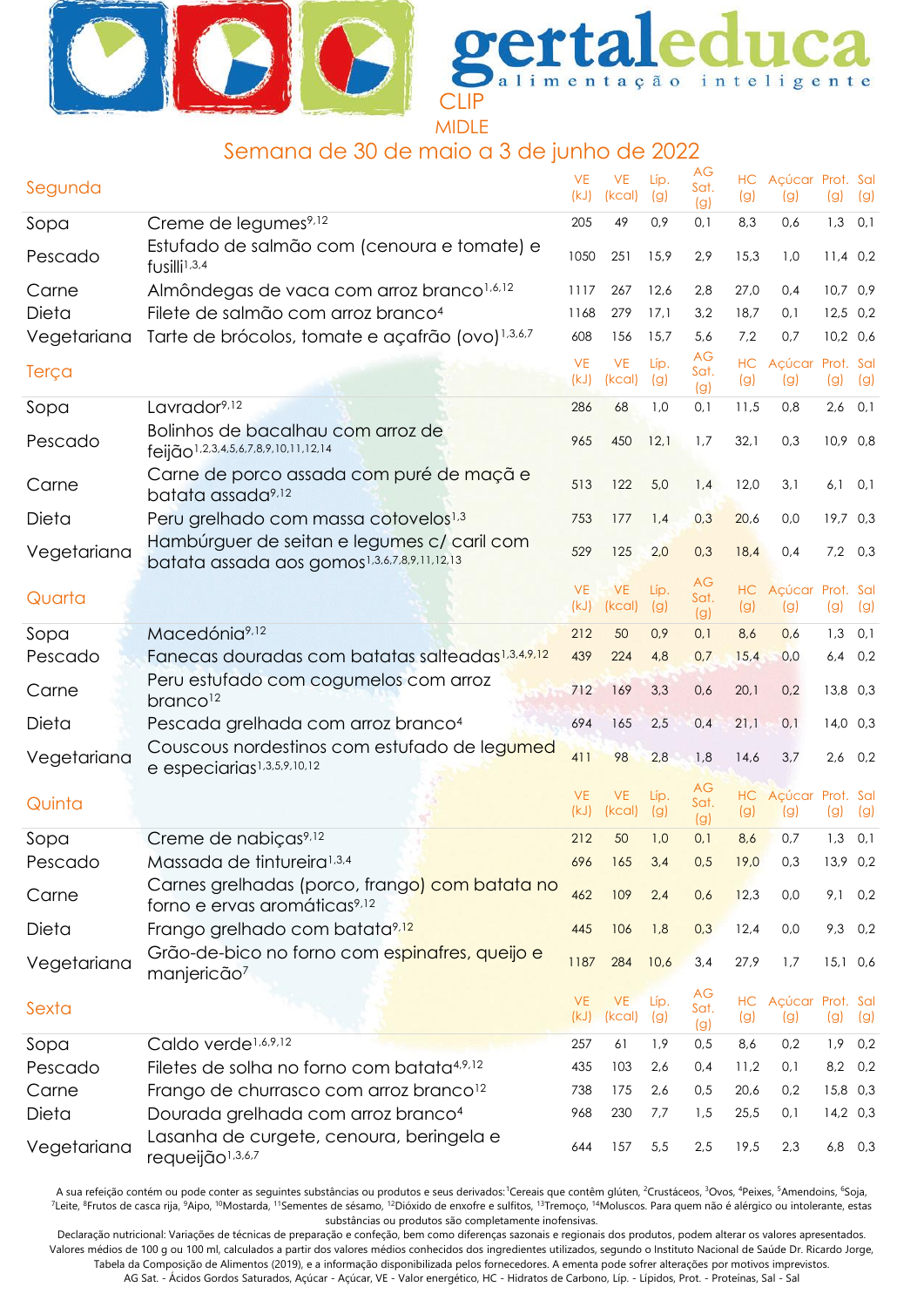



# Semana de 6 a 10 de junho de 2022

| Segunda                   |                                                                               | <b>VE</b><br>(kJ) | <b>VE</b><br>(kcal) | (g)         | Líp. AG Sat. HC Açúcar Prot. Sal<br>(g) | (g)        | (g)           | (g)              | (g) |
|---------------------------|-------------------------------------------------------------------------------|-------------------|---------------------|-------------|-----------------------------------------|------------|---------------|------------------|-----|
| Sopa                      | Creme de cenoura <sup>9,12</sup>                                              | 211               | 50                  | 1,0         | 0,1                                     | 8,6        | 0,4           | 1,3              | 0,1 |
| Pescado                   | Salada morna de atum, batata, ovo cozido<br>com azeitonas <sup>3,4,9,12</sup> | 422               | 100                 | 2,3         | 0,4                                     | 13,8       | 0,4           | 5,2              | 0,4 |
| Carne                     | Strogonoff de vaca com arroz branco <sup>1,7</sup>                            | 967               | 231                 | 11,6        | 4,0                                     | 18,6       | 0,3           | 12,8 0,2         |     |
| Dieta                     | Carne de vaca cozida com arroz                                                | 893               | 212                 | 6,6         | 2,4                                     | 22,5       | 0,1           | 15,3 0,2         |     |
| Vegetariana               | Talharim com estufado de cogumelos e<br>beringela <sup>1,3,7,10,14</sup>      | 636               | 150                 | 2,5         | 0,4                                     | 26,0       | 3,0           | 4,9              | 0,1 |
| Terça                     |                                                                               | <b>VE</b><br>(kJ) | <b>VE</b><br>(kcal) | (g)         | Líp. AG Sat. HC Açúcar Prot. Sal<br>(g) | (g)        | (g)           | (g)              | (g) |
| Sopa                      | Canja de galinha <sup>1,3</sup>                                               | 268               | 63                  | 0,4         | 0,1                                     | 9,5        | 0,0           | 5,0 0,2          |     |
| Pescado                   | Lasanha de salmão <sup>1,3,4,6,7</sup>                                        | 1156              | 280                 | 16,6        | 4,2                                     | 18,5       | 0,7           | 13,8 0,3         |     |
| Carne                     | Peru guisado com batata assada <sup>9,12</sup>                                | 462               | 109                 | 2,6         | 0,4                                     | 12,6       | 0,1           | 7,9              | 0,1 |
| Dieta                     | Filete de bacalhau fresco grelhado com<br>batata cozida4,9,12                 | 357               | 84                  | 0,2         | 0,0                                     | 11,9       | 0,0           | 8,2 0,2          |     |
| Vegetariana               | Pataniscas de ervilhas e legumes com arroz de<br>tomate <sup>1,3</sup>        | 840               | 453                 | 9,9         | 1,6                                     | 36,2       | 0,8           | 5,6 0,2          |     |
| Quarta                    |                                                                               | <b>VE</b>         | <b>VE</b>           | Líp.        | AG Sat.                                 |            | HC Açúcar     | Prot. Sal        |     |
|                           | Alho-francês <sup>9,12</sup>                                                  | (kJ)<br>207       | (kcal)<br>49        | (g)<br>0,9  | (g)<br>0,1                              | (g)<br>8,3 | (g)<br>0,6    | (g)<br>$1,3$ 0,1 | (g) |
| Sopa                      | Filete de bacalhau fresco assado com                                          |                   |                     |             |                                         |            |               |                  |     |
| Pescado                   | batata4,9,12                                                                  | 422               | 100                 | 2,4         | 0,4                                     | 12,2       | 0,1           | 6,8 0,2          |     |
| Carne                     | Bolonhesa de vaca com esparguete <sup>1,3,12</sup>                            | 1018              | 243                 | 10,6        | 3,4                                     | 21,8       | 1,0           | 13,5 0,2         |     |
| Dieta                     | Peru grelhado com arroz                                                       | 766               | 181                 | 2,4         | 0,4                                     | 22,2       | 0,1           | $17,3$ 0,3       |     |
| Vegetariana               | Tortilha vegetariana no forno <sup>3,5,6</sup>                                | 652               | 307                 | 9,0         | 1,2                                     | 16,0       | 0,4           | $11,0$ 0,1       |     |
| Quinta                    |                                                                               | <b>VE</b><br>(kJ) | <b>VE</b><br>(kcal) | Líp.<br>(g) | AG Sat. HC<br>(g)                       | (g)        | Açúcar<br>(g) | Prot. Sal<br>(g) | (g) |
| Sopa                      | Creme de ervilhas <sup>9,12</sup>                                             | 222               | 53                  | 0,9         | 0,1                                     | 8,7        | 0,7           | $1,6$ 0,1        |     |
| Pescado                   | Filetes de pescada dourados com arroz e<br>batata frita <sup>1,3,4</sup>      | 554               | 434                 | 11,4        | 1,8                                     | 14,6       | 0,3           | $10,4$ 0,3       |     |
| Carne                     | Hambúrguer de vaca com batata frita e<br>$\text{C}$ roz <sup>1,6,12</sup>     | 673               | 334                 | 11,1        | 2,6                                     | 13,1       | 0,3           | $12,2$ 0,3       |     |
| Dieta                     | Salmão grelhado com batata cozida4,9,12                                       | 636               | 152                 | 7,9         | 1,5                                     | 12,1       | 0,0           | 7,4              | 0,1 |
| Vegetariana               | Tarte de espinafres <sup>1,3,6,7</sup>                                        | 392               | 111                 | 14,8        | 5,7                                     | 11,9       | 1,0           | 5,5 0,7          |     |
| Sexta                     |                                                                               | <b>VE</b><br>(kJ) | <b>VE</b><br>(kcal) | (g)         | Líp. AG Sat. HC Açúcar<br>(g)           | (g)        | (g)           | Prot. Sal<br>(g) | (g) |
| Sopa                      |                                                                               |                   |                     |             |                                         |            |               |                  |     |
| Pescado<br>Carne<br>Dieta | Feriado                                                                       |                   |                     |             |                                         |            |               |                  |     |

Vegetariana

A sua refeição contém ou pode conter as seguintes substâncias ou produtos e seus derivados:<sup>1</sup>Cereais que contêm glúten, <sup>3</sup>Ovos, <sup>4</sup>Peixes, <sup>5</sup>Amendoins, <sup>6</sup>Soja, <sup>7</sup>Leite, <sup>9</sup>Aipo, <sup>10</sup>Mostarda, <sup>12</sup>Dióxido de enxofre e sulfitos, <sup>14</sup>Moluscos. Para quem não é alérgico ou intolerante, estas substâncias ou produtos são completamente inofensivas. Declaração nutricional: Variações de técnicas de preparação e confeção, bem como diferenças sazonais e regionais dos produtos, podem alterar os valores apresentados. Valores médios de 100 g ou 100 ml, calculados a partir dos valores médios conhecidos dos ingredientes utilizados, segundo o Instituto Nacional de Saúde Dr. Ricardo Jorge, Tabela da Composição de Alimentos (2019), e a informação disponibilizada pelos fornecedores. A ementa pode sofrer alterações por motivos imprevistos. AG Sat. - Ácidos Gordos Saturados, Açúcar - Açúcar, VE - Valor energético, HC - Hidratos de Carbono, Líp. - Lípidos, Prot. - Proteínas, Sal - Sal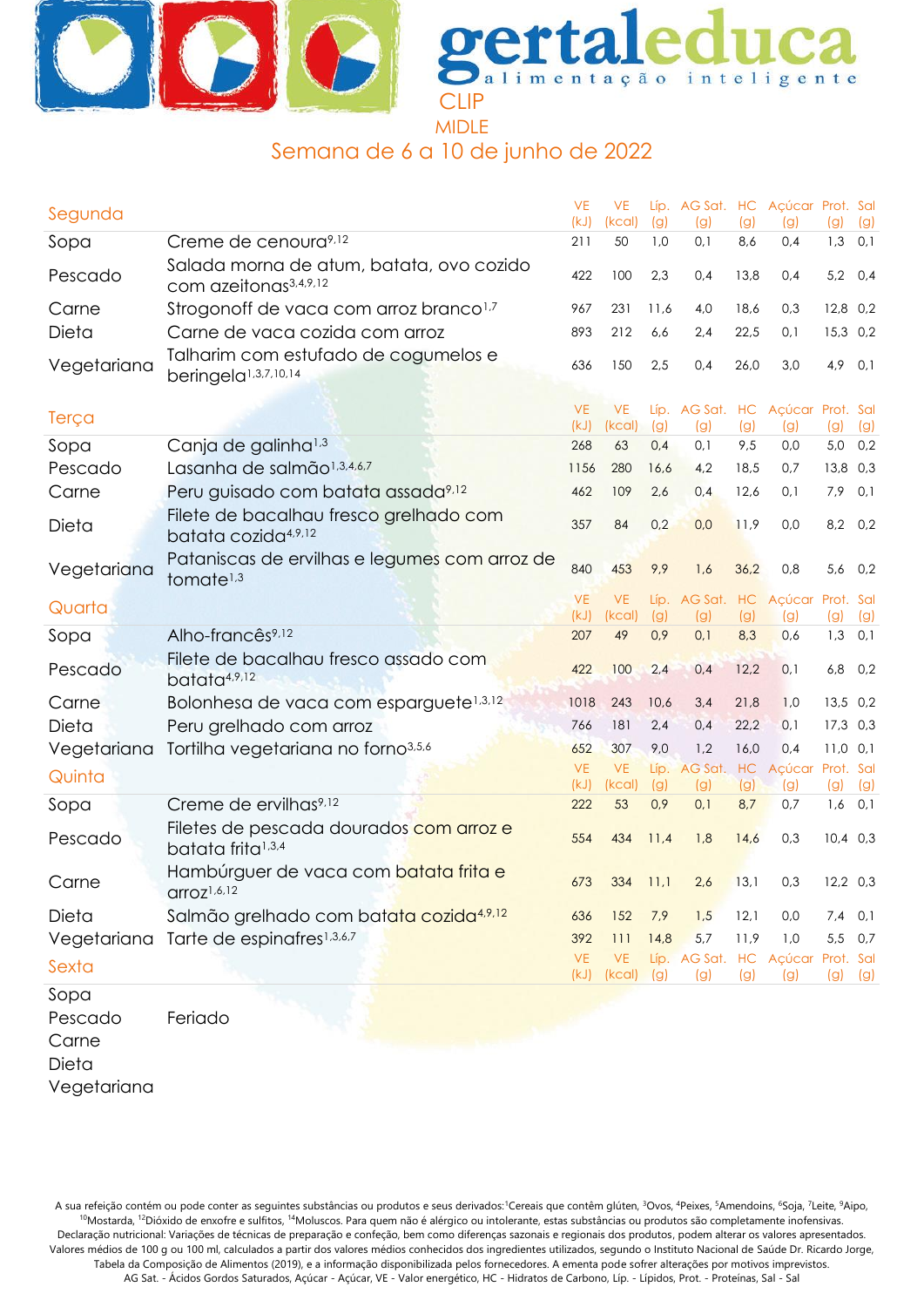



# Semana de 13 a 17 de junho de 2022

| Segunda     |                                                                                                | <b>VE</b><br>(kJ) | <b>VE</b><br>(kcal) | (g)  | Líp. AG Sat. HC Açúcar Prot. Sal<br>(g) | (g)  | (g) | (g)        | (g) |
|-------------|------------------------------------------------------------------------------------------------|-------------------|---------------------|------|-----------------------------------------|------|-----|------------|-----|
| Sopa        | Feijão-verde <sup>9,12</sup>                                                                   | 213               | 50                  | 0,9  | 0,1                                     | 8,6  | 0,7 | 1,3        | 0,1 |
| Pescado     | Tranches de bacalhau fresco de cebolada<br>com arroz <sup>4</sup>                              | 698               | 165                 | 1,9  | 0,3                                     | 22,9 | 0,1 | 13,8 0,3   |     |
| Carne       | Alheira com grelos e batata cozida <sup>1,9,12</sup>                                           | 519               | 123                 | 4,0  | 1,1                                     | 17,0 | 0,4 | 4,1        | 0,2 |
| Dieta       | Filete de bacalhau fresco grelhado com<br>batata cozida <sup>4,9,12</sup>                      | 357               | 84                  | 0,2  | 0,0                                     | 11,9 | 0,0 | 8,2        | 0,2 |
| Vegetariana | Quiche de alho-francês e cogumelos <sup>1,3,6</sup>                                            | 368               | 102                 | 12,5 | 4,8                                     | 10,1 | 0,5 | 5,6        | 0,6 |
| Terça       |                                                                                                | <b>VE</b><br>(kJ) | <b>VE</b><br>(kcal) | (g)  | Líp. AG Sat. HC Açúcar Prot. Sal<br>(g) | (g)  | (g) | (g)        | (g) |
| Sopa        | Creme de abóbora <sup>9,12</sup>                                                               | 216               | 51                  | 1,0  | 0,1                                     | 9,0  | 0,5 | 1,2        | 0,1 |
| Pescado     | Filete de perca com batata e abóbora<br>assadas <sup>4</sup>                                   | 350               | 83                  | 1,2  | 0,2                                     | 8,2  | 0,7 | 9,5        | 0,2 |
| Carne       | Tirinhas de peru com massa espiral <sup>1,3</sup>                                              | 752               | 178                 | 3,5  | 0,6                                     | 19,4 | 0,8 | 16,9 0,3   |     |
| Dieta       | Peru grelhado com batata cozida <sup>9,12</sup>                                                | 401               | 94                  | 0,4  | 0,1                                     | 12,7 | 0,0 | 9,4        | 0,2 |
|             | Esparguete à bolonhesa de seitan, molho                                                        |                   |                     |      |                                         |      |     |            |     |
| Vegetariana | cremoso de cogumelos, alho, cebola, tomate,<br>cenoura, milho e oregãos <sup>1,3,6,7</sup>     | 901               | 215                 | 7,7  | 1,9                                     | 24,4 | 1,7 | 10,8 0,4   |     |
| Quarta      |                                                                                                | <b>VE</b>         | VE.                 |      | Líp. AG Sat. HC Açúcar Prot. Sal        |      |     |            |     |
|             |                                                                                                | (kJ)              | (kcal)              | (g)  | (g)                                     | (g)  | (g) | (g)        | (g) |
| Sopa        | Lombarda <sup>9,12</sup>                                                                       | 209               | 50                  | 0,9  | 0,1                                     | 8,4  | 0,7 | 1,3        | 0,1 |
| Pescado     | Filetes de pescada no forno com arroz <sup>4</sup>                                             | 666               | 158                 | 3,9  | 0,6                                     | 17,8 | 0,1 | 12,5       | 0,3 |
| Carne       | Caril de carnes brancas com arroz branco <sup>1,12</sup>                                       | 955               | 227                 | 5,3  | 2,1                                     | 31,7 | 0,3 | $12,7$ 0,3 |     |
| Dieta       | Pescada cozida com batata cozida <sup>4,9,12</sup>                                             | 375               | 89                  | 0,5  | 0,1                                     | 12,5 | 0,0 | 7,9        | 0,2 |
| Vegetariana | Guisado de soja com cogumelos com arroz<br>branco <sup>6</sup>                                 | 1226              | 291                 | 5,1  | 0,7                                     | 38,7 | 0,3 | 19,5 0,2   |     |
| Quinta      |                                                                                                | <b>VE</b><br>(kJ) | VE.<br>(kcal)       | (g)  | Líp. AG Sat. HC Açúcar Prot. Sal<br>(g) | (g)  | (g) | (g)        | (g) |
| Sopa        |                                                                                                |                   |                     |      |                                         |      |     |            |     |
| Pescado     | Feriado                                                                                        |                   |                     |      |                                         |      |     |            |     |
| Carne       |                                                                                                |                   |                     |      |                                         |      |     |            |     |
| Dieta       |                                                                                                |                   |                     |      |                                         |      |     |            |     |
| Vegetariana |                                                                                                |                   |                     |      |                                         |      |     |            |     |
| Sexta       |                                                                                                | VE.<br>(kJ)       | VE.<br>(kcal)       | (g)  | Líp. AG Sat. HC Açúcar Prot. Sal<br>(g) | (g)  | (g) | (g)        | (g) |
| Sopa        | Camponesa <sup>9,12</sup>                                                                      | 277               | 66                  | 1,0  | 0,1                                     | 11,1 | 0,9 | $2,5$ 0,1  |     |
| Pescado     | Massada de tamboril com molho de tomate -<br>couve-flor <sup>1,3,4,7,12</sup>                  | 619               | 147                 | 3,7  | 0,5                                     | 15,0 | 0,5 | $12,7$ 0,3 |     |
| Carne       | Strogonoff de frango com arroz branco <sup>1,7</sup>                                           | 850               | 202                 | 6,5  | 2,1                                     | 24,8 | 0,5 | $10,6$ 0,3 |     |
| Dieta       | Arinca grelhada com batata cozida <sup>4,9,12</sup>                                            | 361               | 85                  | 0,2  | 0,0                                     | 13,2 | 0,0 | $7,1$ 0,2  |     |
| Vegetariana | Hambúrguer de queijo fresco, cenoura e<br>cereais com chips de batata doce <sup>1,6,7,11</sup> | 497               | 314                 | 7,4  | 1,1                                     | 19,8 | 5,8 | 3,5        | 0,3 |

A sua refeição contém ou pode conter as seguintes substâncias ou produtos e seus derivados: Cereais que contêm glúten, <sup>3</sup>Ovos, <sup>4</sup>Peixes, <sup>6</sup>Soja, <sup>7</sup>Leite, <sup>9</sup>Aipo, <sup>10</sup>Mostarda, <sup>11</sup>Sementes de sésamo, <sup>12</sup>Dióxido de enxofre e sulfitos. Para quem não é alérgico ou intolerante, estas substâncias ou produtos são completamente inofensivas. Declaração nutricional: Variações de técnicas de preparação e confeção, bem como diferenças sazonais e regionais dos produtos, podem alterar os valores apresentados. Valores médios de 100 g ou 100 ml, calculados a partir dos valores médios conhecidos dos ingredientes utilizados, segundo o Instituto Nacional de Saúde Dr. Ricardo Jorge, Tabela da Composição de Alimentos (2019), e a informação disponibilizada pelos fornecedores. A ementa pode sofrer alterações por motivos imprevistos. AG Sat. - Ácidos Gordos Saturados, Açúcar - Açúcar, VE - Valor energético, HC - Hidratos de Carbono, Líp. - Lípidos, Prot. - Proteínas, Sal - Sal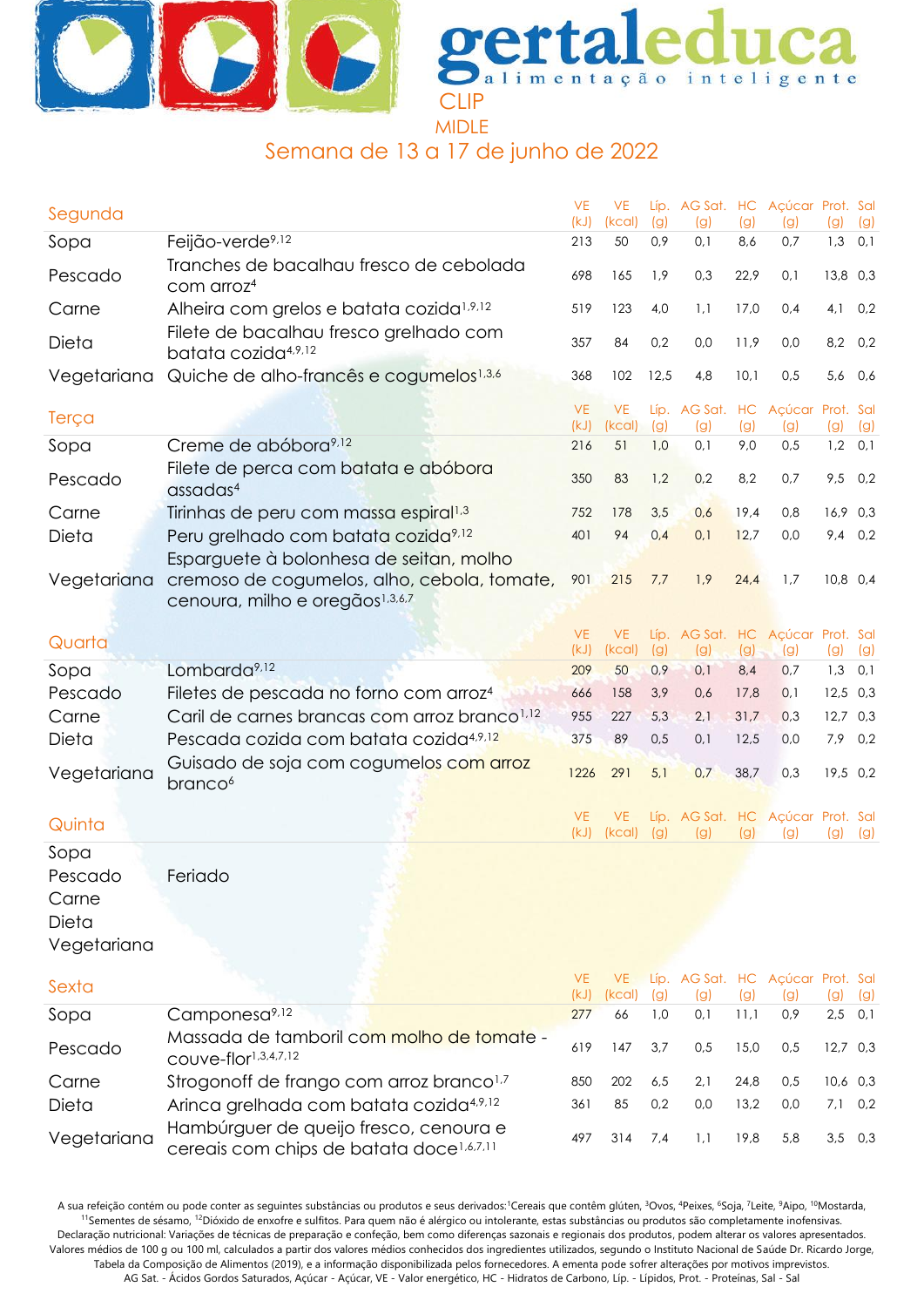



# Semana de 20 a 24 de junho de 2022

| Segunda     |                                                                                                                | <b>VE</b><br>(kJ) | <b>VE</b><br>(kcal) | (g)         | Líp. AG Sat. HC Açúcar Prot. Sal<br>(g) | (g)        | (g)                                | (g)              | (g) |
|-------------|----------------------------------------------------------------------------------------------------------------|-------------------|---------------------|-------------|-----------------------------------------|------------|------------------------------------|------------------|-----|
| Sopa        | Creme de ervilhas <sup>9,12</sup>                                                                              | 222               | 53                  | 0,9         | 0,1                                     | 8,7        | 0,7                                | 1,6              | 0,1 |
| Pescado     | Bolinhos de bacalhau com arroz de<br>tomate <sup>1,2,3,4,5,6,7,8,9,10,11,12,14</sup>                           | 878               | 429                 | 11,9        | 1,7                                     | 28,6       | 0,5                                | 9,5              | 0,8 |
| Carne       | Chili de carne com arroz                                                                                       | 1105              | 264                 | 9,9         | 3,0                                     | 27,2       | 0,3                                | $16,5$ 0,2       |     |
| Dieta       | Carne de vaca cozida com arroz                                                                                 | 893               | 212                 | 6,6         | 2,4                                     | 22,5       | 0,1                                | 15,3 0,2         |     |
| Vegetariana | Caril de legumes com couscous e ovo<br>raspado <sup>1,3,12</sup>                                               | 870               | 207                 | 7,8         | 2,7                                     | 23,2       | 1,5                                | $9,2$ 0,3        |     |
| Terça       |                                                                                                                | <b>VE</b><br>(kJ) | <b>VE</b><br>(kcal) | (g)         | Líp. AG Sat. HC Açúcar Prot. Sal<br>(g) | (g)        | (g)                                | (g)              | (g) |
| Sopa        | Cenoura <sup>9,12</sup>                                                                                        | 211               | 50                  | 1,0         | 0,1                                     | 8,6        | 0,4                                | $1,3$ 0,1        |     |
| Pescado     | Lombinhos de salmão em cama de espinafres<br>com massa lacinhos <sup>1,4,9,10,11</sup>                         | 1092              | 260                 | 13,3        | 2,6                                     | 22,2       | 1,3                                | $12,6$ 0,3       |     |
| Carne       | Coxa de frango no forno com batata<br>assada <sup>9,12</sup>                                                   | 471               | 112                 | 2,8         | 0,5                                     | 11,9       | 0,1                                | 8,6              | 0,2 |
| Dieta       | Perca grelhada com arroz <sup>4</sup>                                                                          | 687               | 163                 | 2,4         | 0,4                                     | 21,1       | 0,1                                | 13,8 0,4         |     |
| Vegetariana | Feijoada de abóbora com cenoura, couve e<br>arroz de tomilho                                                   | 989               | 235                 | 3,0         | 0,4                                     | 43,3       | 0,7                                | 8,2 0,2          |     |
| Quarta      |                                                                                                                | <b>VE</b><br>(kJ) | <b>VE</b><br>(kcal) | (g)         | Líp. AG Sat. HC<br>(g)                  | (g)        | Açúcar Prot. Sal<br>(g)            | (g)              | (g) |
| Sopa        | Creme de legumes <sup>9,12</sup>                                                                               | 205               | 49                  | 0,9         | 0,1                                     | 8,3        | 0,6                                | 1,3              | 0,1 |
| Pescado     | Truta grelhada com batata assada4,9,12                                                                         | 422               | 100                 | 1,9         | 0,3                                     | 12,9       | 0,0                                | 7,1              | 0,1 |
| Carne       | Fêveras de porco estufadas com arroz branco                                                                    | 721               | 171                 | 5,6         | 1,5                                     | 12,0       | 0,1                                | $18,1$ 0,2       |     |
| Dieta       | Robalo grelhado com batata cozida4,9,12                                                                        | 434               | 103                 | 1,9         | 0,4                                     | 14,4       | 0,0                                | 6,4              | 0,2 |
| Vegetariana | Pizza de queijo, pimentos, cogumelos e<br>orégãos <sup>1,7</sup>                                               | 626               | 149                 | 6,5         | 3,0                                     | 16,3       | 2,6                                | 5,7              | 0,5 |
| Quinta      |                                                                                                                | <b>VE</b><br>(kJ) | <b>VE</b><br>(kcal) | Líp.<br>(g) | (g)                                     | (g)        | AG Sat. HC Açúcar Prot. Sal<br>(g) | (g)              | (g) |
| Sopa        | Feijão-verde <sup>9,12</sup>                                                                                   | 213               | 50                  | 0,9         | 0,1                                     | 8,6        | 0,7                                | 1,3              | 0,1 |
| Pescado     | Filetes de solha no forno com arroz <sup>4</sup>                                                               | 693               | 164                 | 4,1         | 0,6                                     | 17,8       | 0,1                                | $13,7$ 0,3       |     |
| Carne       | Peru assado com mel e lacinhos <sup>1,12</sup>                                                                 | 808               | 191                 | 3,5         | 0,8                                     | 22,1       | 3,1                                | $16,7$ 0,3       |     |
| Dieta       | Peru grelhado com arroz branco                                                                                 | 766               | 181                 | 2,4         | 0,4                                     | 22,2       | 0,1                                | $17,3$ 0,3       |     |
| Vegetariana | Hambúrguer de feijão preto com fatia de<br>queijo cheddar, cenoura com batatas<br>douradas1,3,6,7,8,9,11,12,13 | 570               | 135                 | 3,2         | 0,8                                     | 20,6       | 0,6                                | 5,2 0,2          |     |
| Sexta       |                                                                                                                | <b>VE</b>         | <b>VE</b>           |             | Líp. AG Sat. HC Açúcar Prot. Sal        |            |                                    |                  |     |
| Sopa        | Brócolos <sup>9,12</sup>                                                                                       | (kJ)<br>218       | (kcal)<br>52        | (g)<br>1,0  | (g)<br>0,1                              | (g)<br>8,8 | (g)<br>0,5                         | (g)<br>$1,3$ 0,1 | (g) |
| Pescado     | Pescada com batata cozida <sup>4,9,12</sup>                                                                    | 375               | 89                  | 0,5         | 0,1                                     | 12,5       | 0,0                                | 7,9 0,2          |     |
| Carne       | Guisado de carne de vaca com batata<br>assada <sup>9,12</sup>                                                  | 523               | 124                 | 4,5         | 1,3                                     | 12,0       | 0,1                                | $7,9$ 0,1        |     |
| Dieta       | Frango grelhado com arroz                                                                                      | 767               | 182                 | 2,8         | 0,6                                     | 21,5       | 0,1                                | $17,2$ 0,3       |     |
| Vegetariana | Pimento recheado com quinoa, cenoura,<br>ervilhas e queijo gratinado - tomate <sup>1,6,7,11</sup>              | 380               | 90                  | 2,7         | 0,6                                     | 11,8       | 3,0                                | $3,5$ 0,2        |     |

A sua refeição contém ou pode conter as seguintes substâncias ou produtos e seus derivados: Cereais que contêm glúten, <sup>2</sup>Crustáceos, <sup>3</sup>Ovos, <sup>4</sup>Peixes, <sup>5</sup>Amendoins, <sup>6</sup>Soja, <sup>7</sup>Leite, <sup>8</sup>Frutos de casca rija, <sup>9</sup>Aipo, <sup>10</sup>Mostarda, <sup>11</sup>Sementes de sésamo, <sup>12</sup>Dióxido de enxofre e sulfitos, <sup>13</sup>Tremoço, <sup>14</sup>Moluscos. Para quem não é alérgico ou intolerante, estas substâncias ou produtos são completamente inofensivas.

Declaração nutricional: Variações de técnicas de preparação e confeção, bem como diferenças sazonais e regionais dos produtos, podem alterar os valores apresentados. Valores médios de 100 g ou 100 ml, calculados a partir dos valores médios conhecidos dos ingredientes utilizados, segundo o Instituto Nacional de Saúde Dr. Ricardo Jorge, Tabela da Composição de Alimentos (2019), e a informação disponibilizada pelos fornecedores. A ementa pode sofrer alterações por motivos imprevistos.